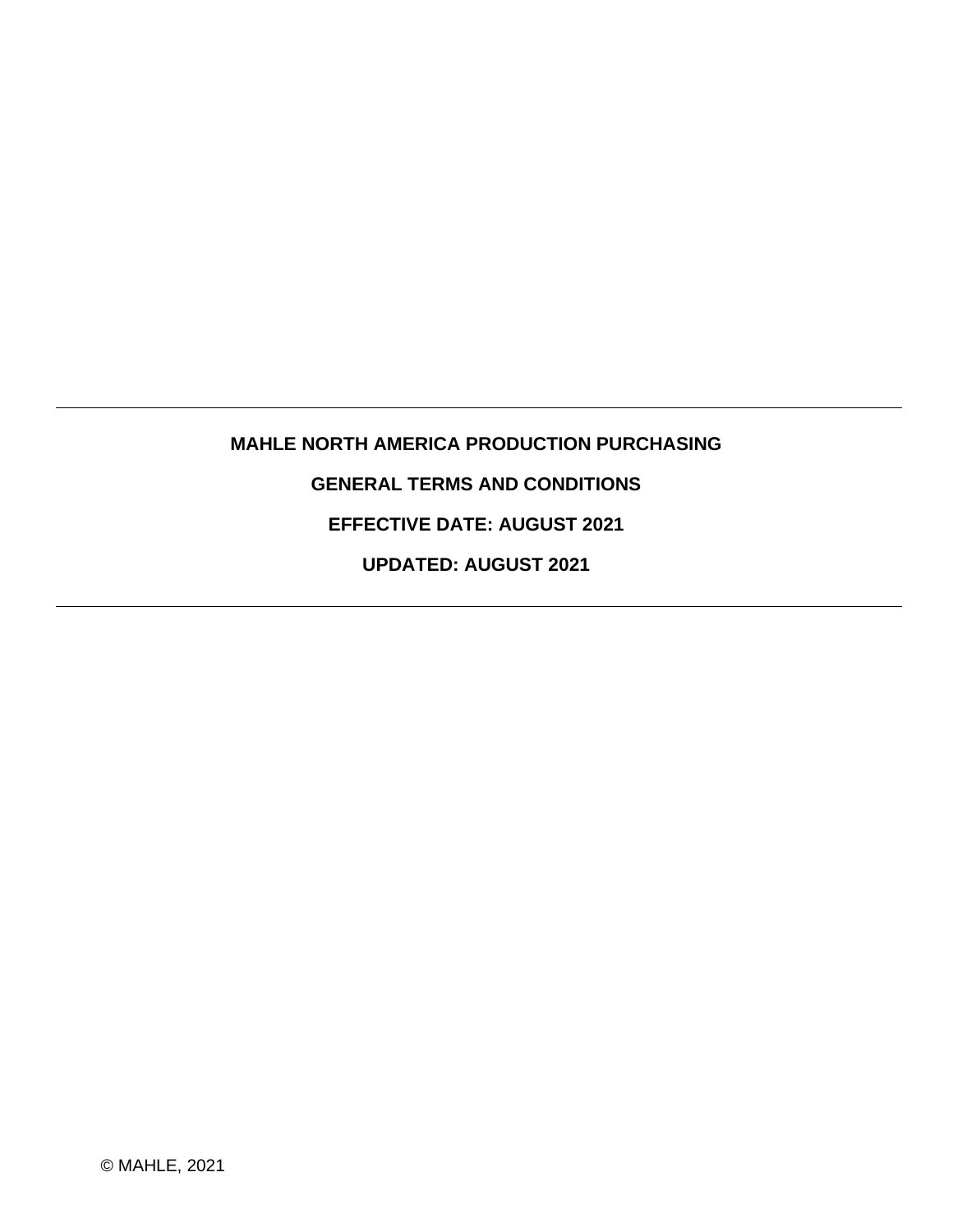# **[PRODUCTION PURCHASING GENERAL TERMS AND CONDITIONS](#page-2-0)**

- [The Parties and Supplies Covered by the Contract](#page-2-1)
- [The Contract](#page-2-2)
- [Quantity; Blanket Orders; Material Releases](#page-3-0)
- [Shipping and Delivery](#page-4-0)
- [Price and Payment](#page-7-0)
- [Competitiveness](#page-8-0)
- [Inspection; Non-Conforming Supplies](#page-8-1)
- [Standards and Policies](#page-11-0)
- [Changes](#page-12-0)
- [Service Parts](#page-13-0)
- [Warranties](#page-14-0)
- [Indemnification](#page-15-0)
- [Inspection and Audit](#page-16-0)
- [Customer Requirements](#page-16-1)
- [Duration and Termination of the Contract](#page-16-2)
- [MAHLE's Property](#page-21-0)
- [Seller's Property](#page-22-0)
- [Tooling](#page-23-0)
- [Intellectual Property](#page-24-0)
- [Proprietary Information](#page-25-0)
- [Insurance; Waiver of Liens](#page-26-0)
- [Excusable Delay](#page-27-0)
- [MAHLE 's Liability](#page-28-0)
- [Limitation on Assignment and Subcontracting](#page-28-1)
- [Compliance with Laws](#page-29-0)
- [Special Situations](#page-29-1)
- [Remedies](#page-30-0)
- [Notices](#page-30-1)
- [Diversity Initiative](#page-31-0)
- [Miscellaneous](#page-31-1)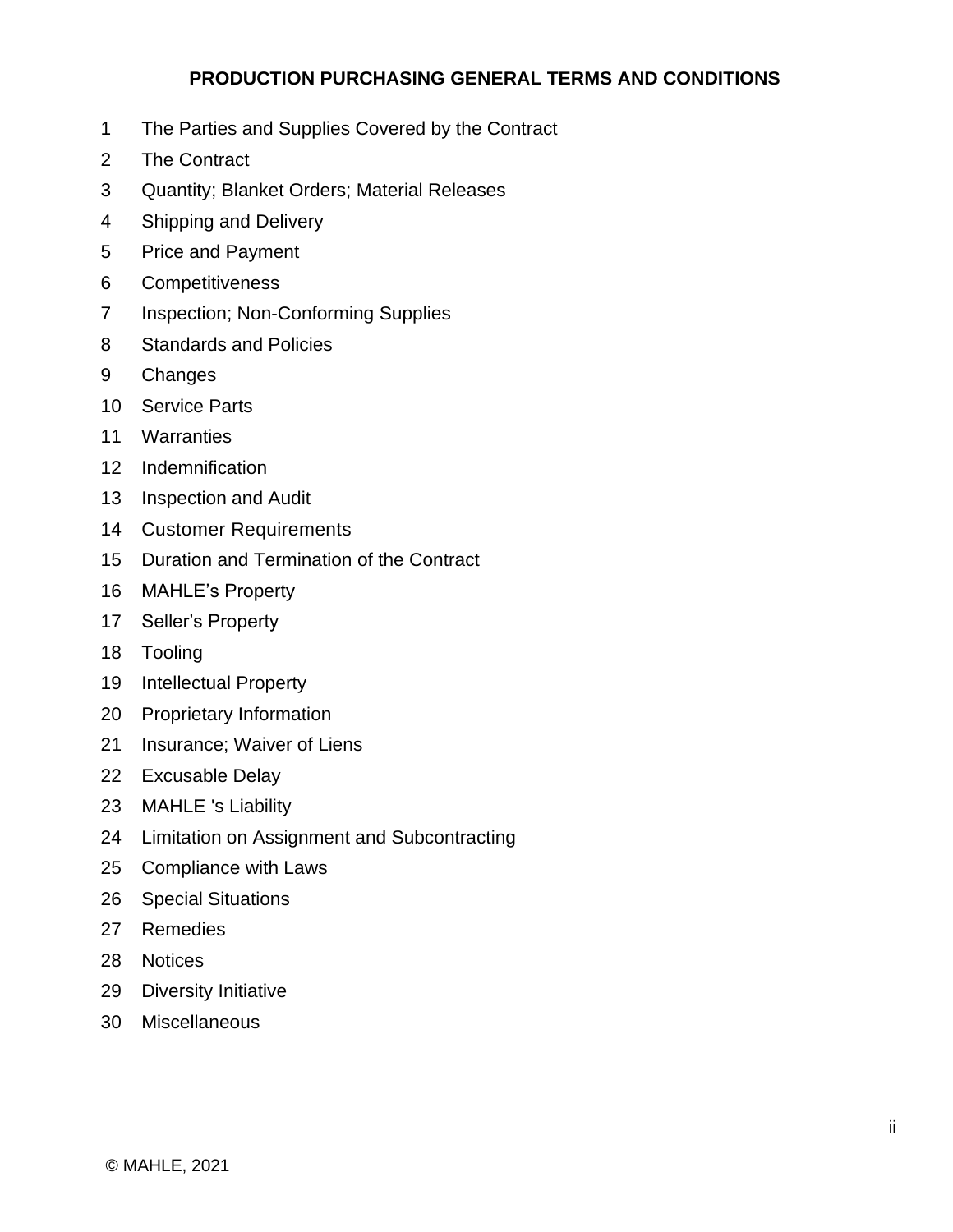## **PRODUCTION PURCHASING GENERAL TERMS AND CONDITIONS**

#### <span id="page-2-1"></span><span id="page-2-0"></span>**1 The Parties and Supplies Covered by the Contract**

- 1.1 Parties. MAHLE, as used in these MAHLE North America Production Purchasing General Terms and Conditions ("Terms"), means the buyer identified on the face of MAHLE's Master Business Award Letter or Purchase Order, which may be any of the MAHLE North American entities. Seller is identified on the face of the Master Business Award Letter or Purchase Order.
- 1.2 Supplies. These Terms apply to the purchase of the goods and/or services ("Supplies") identified in the Master Business Award Letter or Purchase Order issued by MAHLE to Seller.

## <span id="page-2-2"></span>**2 The Contract**

- 2.1 Terms of the Contract. The following documents collectively constitute the "Contract": (i) Master Business Award Letter; (ii) these Terms; (iii) Purchase Order; (iv) Material Releases to Seller pursuant to MAHLE's Purchase Order; (v) Exhibits and other documents attached to the Contract; and (vi) Supplier Code of Conduct ("MAHLE's Policy"), as revised by MAHLE from time to time. MAHLE's Policy is available in the download center found by clicking the Supplier portal link at [www.mahle.com.](http://www.mahle.com/) Seller is responsible for keeping current regarding the terms of MAHLE's Policy. The parties will interpret each term of the Contract so that all of the provisions are given as full effect as possible. In the event of any ambiguities, express conflicts or discrepancies in the other documents which are part of the Contract, Seller shall immediately submit the matter to MAHLE for its determination and the parties shall attempt to resolve the matter in mutual agreement. In the event of a conflict between the documents constituting the Contract, the order of precedence shall be as follows: first, the Master Business Award Letter; second, the Purchase Order; third, applicable Customer Requirements; and fourth, these Terms. Customer means any entity to which MAHLE, directly or indirectly, sells Supplies, or sells any goods or services into which MAHLE incorporates the Supplies, including any original equipment manufacturer and any upper tier supplier to an original equipment manufacturer ("Customer").
- 2.2 Seller Acceptance. The Contract is an offer by MAHLE to purchase the Supplies from the Seller pursuant to the terms of the Contract. The Contract is formed when the Seller accepts the offer from MAHLE. This occurs upon the earlier of: (a) the Seller beginning work or performance with respect to any part of the Contract; (b) the Seller notifying MAHLE of its acceptance of the offer; or (c) any other conduct that recognizes the existence of a binding agreement with respect to the subject matter of the Contract. Written acceptance is not necessary for acceptance and contract formation. The Contract does not constitute an acceptance of any offer or proposal made by Seller. Seller acknowledges that: (i) a request for quotation or similar document issued by MAHLE is not an offer by MAHLE; and (ii) any response by Seller to a request for quotation or similar document issued by MAHLE is not an offer by Seller.
- 2.3 Seller's Terms Rejected. MAHLE expressly rejects any additional or different terms that Seller proposes and such additional or different terms are not part of the Contract. The Contract is limited to and conditional upon Seller's acceptance of these Terms exclusively. If Seller proposes any additional or different terms, such proposal shall not operate as a rejection of the Contract if Seller commences work or otherwise accepts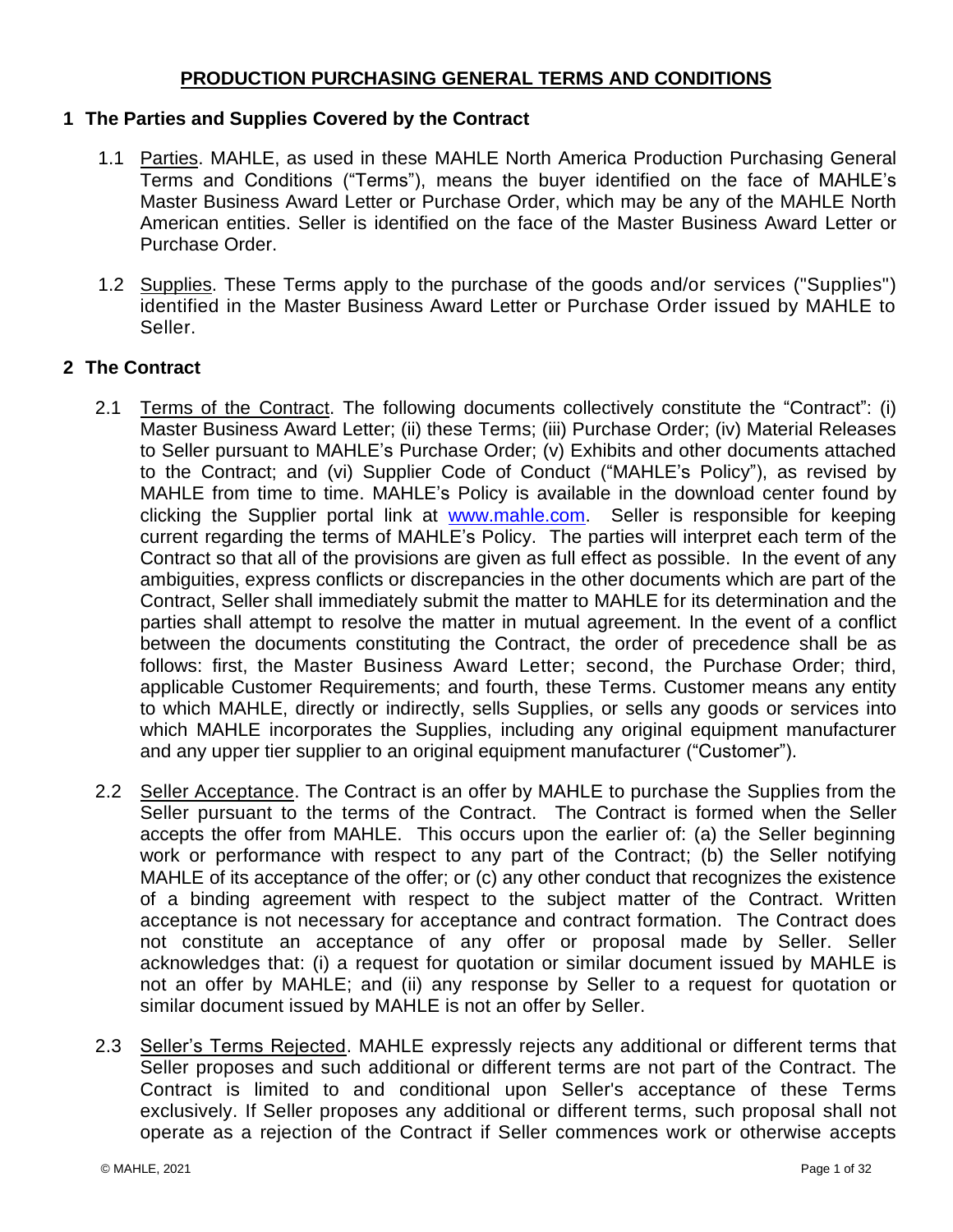MAHLE's offer, in which case the Contract shall be deemed accepted by Seller without any additional or different terms.

2.4 Entire Agreement. The Contract is the entire agreement between the parties regarding the Supplies and supersedes any prior agreements, prior orders, quotations, proposals, negotiations or understandings of the parties regarding the Supplies, whether written or oral. No modification shall be effective unless in writing and signed by MAHLE's authorized purchasing representative.

# <span id="page-3-0"></span>**3 Quantity; Blanket Orders; Material Releases**

- 3.1 Material Releases. Unless specified differently in the Contract, Seller shall deliver Supplies in strict conformance with the dates, times, quantities and delivery locations identified by MAHLE as firm orders in releases, manifests, broadcasts or similar releases ("Material Releases"). Time, quantities and location are of the essence pursuant to the Contract and Seller agrees to 100% on-time delivery of the quantities and at the times specified by MAHLE. Section [3.4](#page-3-1) shall govern any information that is not identified in a Material Release.
- 3.2 Capacity. By accepting the Contract, Seller warrants that it can manufacture or produce up to 120% of any production capacity requirements specified in the request for quotation or otherwise, as agreed by MAHLE in writing, without the imposition of overtime charges or other surcharges. If MAHLE's requirements exceed 120% of such capacity requirements, then Seller shall promptly propose a plan for satisfying such increased requirements, which Seller shall implement upon MAHLE's written approval as a "change" in accordance with [§9.](#page-12-0)
- <span id="page-3-2"></span>3.3 Resources. Seller is responsible for obtaining and maintaining all raw materials, inventories, and other resources needed to manufacture the Supplies necessary to meet MAHLE's delivery requirements. MAHLE shall have no obligation to purchase raw materials, inventory or Supplies manufactured beyond those identified as firm orders in Material Releases.
- <span id="page-3-1"></span>3.4 Blanket Orders. If the Contract does not specify a fixed quantity or states zero, "blanket," or "per release," then MAHLE is placing a Blanket Order ("Blanket Order"). If the Contract is a Blanket Order, then MAHLE shall purchase the percentage of MAHLE's requirements for the Supplies specified in the Contract. If a Blanket Order does not state a specific percentage, then the percentage requirement is 100% and Seller will provide MAHLE with 100% of MAHLE's requirements for Supplies. In instances where MAHLE commits in the Contract to purchase its Supplies exclusively from Seller or where the Blanket Order is for 100% of MAHLE's requirement for Supplies, then MAHLE will purchase its Supplies exclusively from Seller. In any instance, MAHLE may purchase and use parts from other suppliers for purposes of: (i) trial production testing or similar purposes; and/or (ii) protecting against actual or potential shortages or disruptions in supply from Seller, as expressly permitted in the Contract.
- 3.5 Forecasts. Seller acknowledges that any estimates or forecasts of production volumes or length of program, whether issued before or during the term of the Contract and whether from MAHLE or its Customer: (i) are for informational purposes only, (ii) are subject to change from time to time, (iii) do not bind MAHLE or its Customer, and (iv) do not modify the duration of the Contract as set forth in [§15.1.](#page-17-0) Seller's reliance upon any estimates or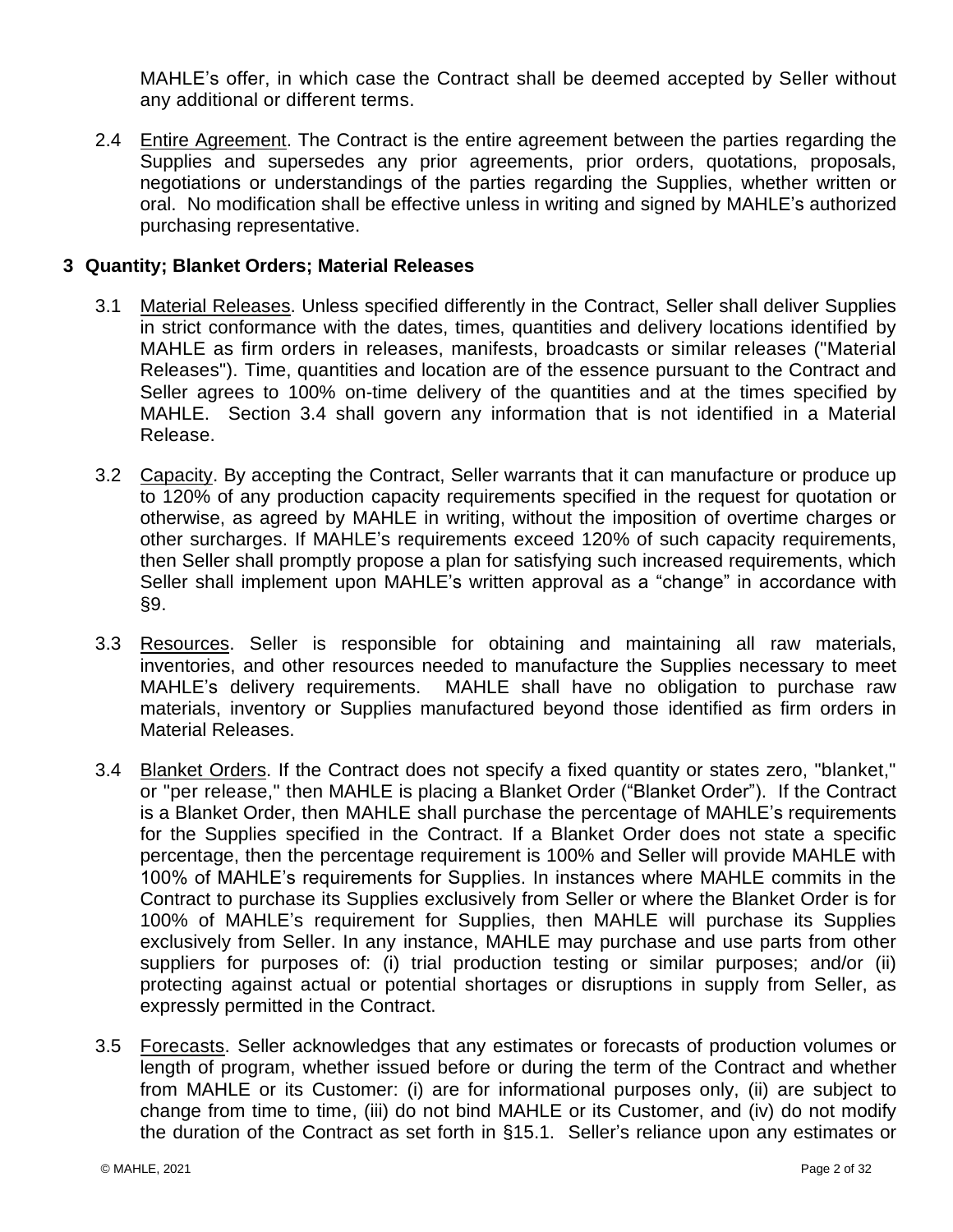forecasts of production volumes or length of program is at its own risk and Seller bears all costs associated with any changes or discrepancies between such estimates or forecasts and the actual production volumes or length of program. Seller cannot use any changes or discrepancies between the estimates or forecasts and the actual production volumes or length of the program as a basis to terminate its contractual obligations to provide Supplies to MAHLE or as a basis to request a higher price for the Supplies.

3.6 EDI. MAHLE may require Seller to participate in electronic data interchange ("EDI") or a similar inventory management program, at Seller's expense, for notification of Material Releases, shipping confirmation and other information. MAHLE may require Seller to utilize any other MAHLE designated electronic communication system for payment, logistics, quality or other purpose. Seller agrees that any MAHLE designated communication system satisfies any legal requirement for a writing or signature.

# <span id="page-4-0"></span>**4 Shipping and Delivery**

- 4.1 Delivery Terms. Delivery terms are specified on the face of the Contract. If MAHLE does not specify any terms in the Contract, then Seller must deliver the Supplies Free Carrier (FCA), Seller's dock. If the Seller delivers the Supplies Free Carrier (FCA), Seller is responsible for loading the Supplies on the specified carrier at Seller's dock and assumes the cost and risk of loss for loading at Seller's dock.
- 4.2 MAHLE Requirements.
	- 4.2.1 Seller shall properly pack, mark, and ship Supplies, with proper related documentation, according to MAHLE's requirements provided in the Contract including use of specified carrier or method of transportation, point of destination, and shipping on Saturdays and holidays.
	- 4.2.2 Seller shall comply with the requirements of the involved carriers, the country of manufacture and the country of destination. Seller shall assure delivery free of damage and deterioration. All labeling, marking and packaging shall be at Seller's expense, unless expressly agreed otherwise in the Contract.
	- 4.2.3 Seller shall promptly provide MAHLE with the characteristics and quantity of all ingredients (and any changes in the ingredients) of the Supplies in the form requested by MAHLE.
	- 4.2.4 All shipment of goods to MAHLE must include two (2) packing slips. For Supplies shipped via truck, Seller shall enclose one (1) packing slip (or packing slips sets in the case of multiple item shipments) in an envelope and attach one (1) packing slip to the bill of lading and deliver it to MAHLE's receiving department upon delivery of the Supplies.
	- 4.2.5 MAHLE has no obligation to pay any invoices if Seller fails to meet the requirements stated above and if Seller fails to provide the following information on invoices and packing slips: (i) MAHLE-assigned supplier code; (ii) purchase order number; (iii) part number and quantity of each part number; (iv) the release number on Blanket Orders; (v) the "Ship-to" address; (vi) MAHLE-assigned plant location code; (vii) invoice-to address; and (viii) whether containers used are "returnable" or "non-returnable", in addition to all other invoice requirements of this Contract.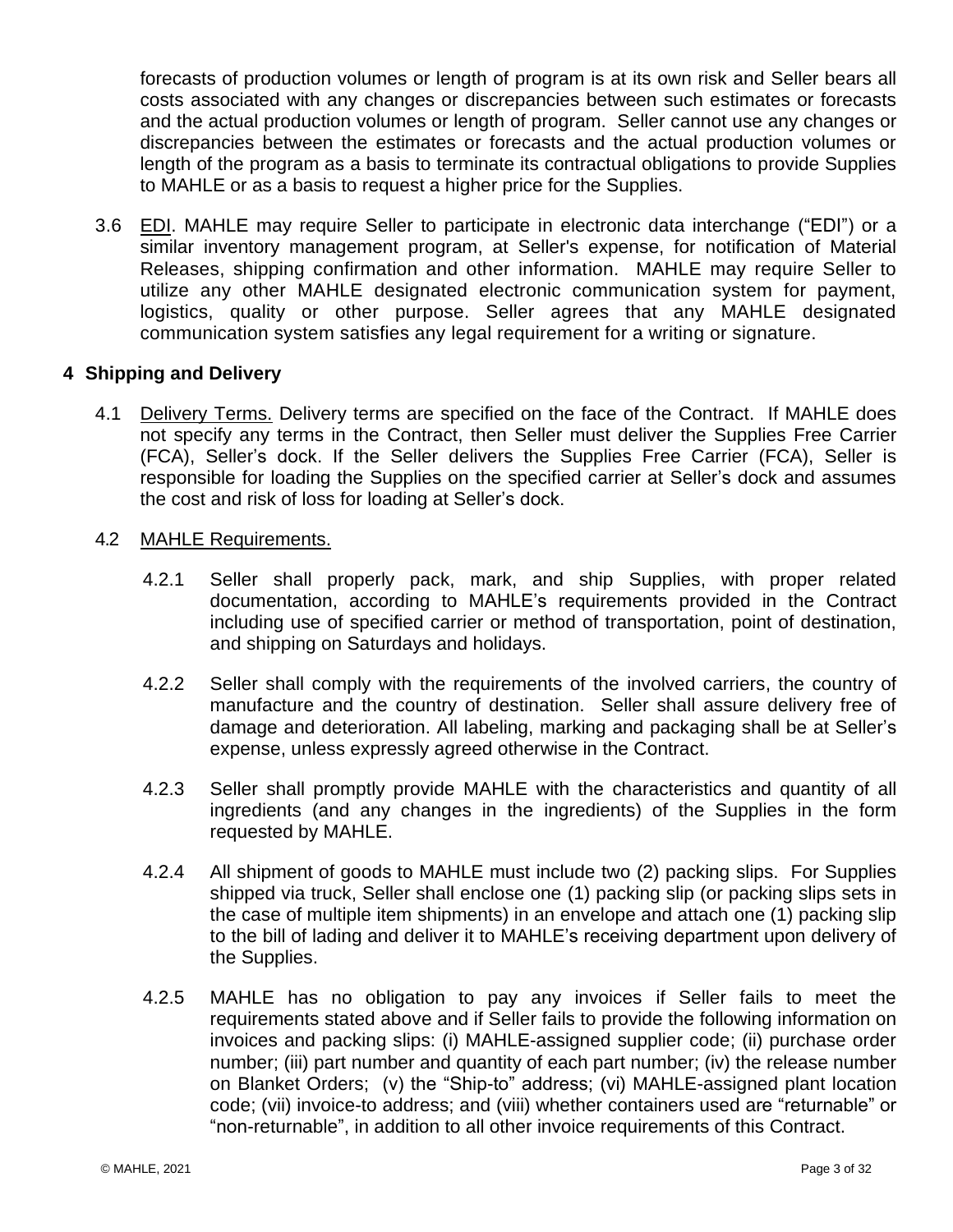- 4.2.6 Seller certifies that it will ship or make available the Supplies, as pertinent to the shipping terms, from the location stated in the Contract. MAHLE must approve in advance and in writing any proposed change in the location by Seller. MAHLE shall review any proposed change for its effect on transit time, freight costs, packaging methods, and other significant impacts on MAHLE. Seller shall be responsible for all increased transportation and other costs unless otherwise agreed by MAHLE in writing.
- 4.2.7 Seller must ship the Supplies in accordance with the delivery schedules in the Material Releases. Premium shipping expenses and/or other related expenses incurred to meet the delivery schedules set forth in Material Releases are Seller's responsibility.
- 4.2.8 Seller must receive MAHLE's advance written approval to make each early delivery. If Seller makes Supplies available earlier than the agreed delivery date, MAHLE reserves the right to charge Seller for all additional costs incurred for picking up the Supplies. If MAHLE does not return the Supplies that Seller makes available early, then MAHLE shall store the Supplies until the agreed delivery date at Seller's expense. In the case of an early delivery, MAHLE will use the agreed delivery date as the basis for calculating the date of payment. If MAHLE elects in its sole and absolute discretion to accept one or more early deliveries, such acceptance shall not constitute a waiver of MAHLE's right to reject any other shipment which does not conform with the Contract.
- 4.2.9 Seller shall deliver the agreed delivery quantities in one shipment to MAHLE. MAHLE shall accept partial deliveries only if MAHLE has agreed to each partial shipment delivery in advance and in writing. In case of agreed partial deliveries, Seller shall indicate the quantities it did not deliver on the packing slip. MAHLE may postpone payment for the Supplies until Seller makes the remaining quantity available for pick-up.
- 4.2.10 Seller shall not make any surplus deliveries without MAHLE's advance written approval. If Seller makes any surplus deliveries without MAHLE's advance written approval, then MAHLE may, at Seller's expense, either return the surplus Supplies to Seller or warehouse the surplus Supplies.
- 4.2.11 To the extent Seller uses MAHLE-owned returnable containers ("Containers"):
	- a. Seller shall use MAHLE's required system for monitoring the location of the Containers;
	- b. Seller agrees to properly maintain and service the Containers at its own cost and expense and ensure that the Containers are in proper working condition;
	- c. Seller shall properly store, secure, clean and protect the Containers. Additionally, Seller shall restrict the use of the Containers to competent personnel and assure that the Containers are operated using all safety equipment and/or devices required for operation of the Containers and/or required by law. Seller shall prohibit anyone other than duly authorized personnel of MAHLE from performing any repairs, maintenance or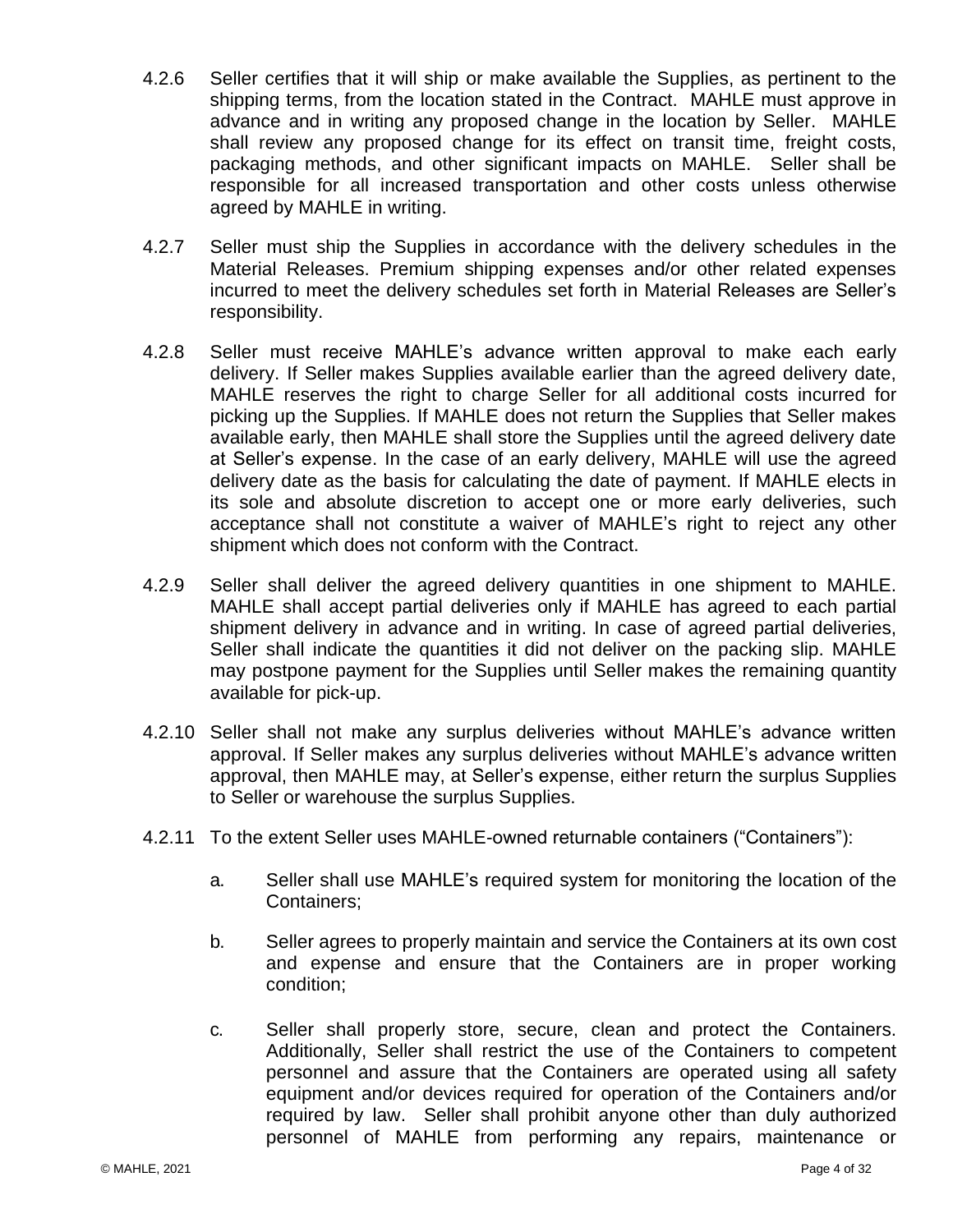adjustments to the Containers (unless otherwise previously authorized, in writing, by MAHLE) and notify MAHLE immediately of any accident affecting the Containers, setting forth all relevant facts, and thereafter promptly furnishing MAHLE, in writing, all information required by MAHLE in connection therewith. Seller shall be liable for any and all loss or damage to the Containers due to its failure to observe any of the foregoing;

- d. Seller agrees to pay all costs and expenses necessary to repair any damage to the Containers caused by Seller's overloading, abuse or other improper usage; and
- e. upon the expiration or termination of the Contract, Seller will return all Containers to MAHLE.
- 4.3 Delay in Delivery. If Seller, for any reason, does not comply with MAHLE's delivery schedule or any other requirement of a Material Release or Purchase Order, MAHLE may, in its sole discretion: (a) approve a revised delivery schedule; (b) require expedited or premium shipment of any of the Supplies; or (c) cover, and adjust any quantity requirement pursuant to the Contract accordingly. Seller shall be liable for all costs and for all other direct, consequential, and incidental damages MAHLE incurs as a result of Seller's noncompliance including: (i) additional transportation costs; (ii) the cost of any production disruption; and (iii) the cost of obtaining goods from an alternate source. MAHLE's rights pursuant to this Section are at Seller's sole expense, at MAHLE's sole discretion and in addition to and without prejudice to any other right or remedy available to MAHLE.
- 4.4 Title.
	- 4.4.1 Except for Tooling (as defined in §18.1), and unless otherwise specified, MAHLE shall take title to all Supplies upon the earlier of: (i) delivery and acceptance of the Supplies at MAHLE's plant; or (ii) payment by MAHLE for all or part of the purchase price of identified Supplies. MAHLE and Seller agree that Supplies are identified upon fabrication unless the Supplies are part of Seller's standard stock and sold to other buyers in addition to MAHLE, in which case the Supplies are identified when Seller marks or otherwise designates the Supplies as relating to the Contract.
	- 4.4.2 If the Supplies are Tooling, MAHLE shall take title upon Seller's fabrication or acquisition of the Tooling, regardless of when MAHLE pays for the Tooling.
	- 4.4.3 Seller shall comply with MAHLE's Property requirements (as defined in §16) with respect to any Supplies to which MAHLE has title but which are in the custody or control of Seller or Seller's suppliers, contractors or agents.
- 4.5 Country of Origin. Upon MAHLE's request, Seller shall promptly furnish to MAHLE all certificates of origin or domestic value-added and all other information relating to the costs and places of origin of the Supplies to comply fully with all customs, tariffs and other applicable Laws (as defined in §25). Seller warrants that any such information that it supplies to MAHLE is true and that all prices pursuant to the Contract are not less than fair value pursuant to the Anti-Dumping Laws of the countries where the Seller exports the Supplies.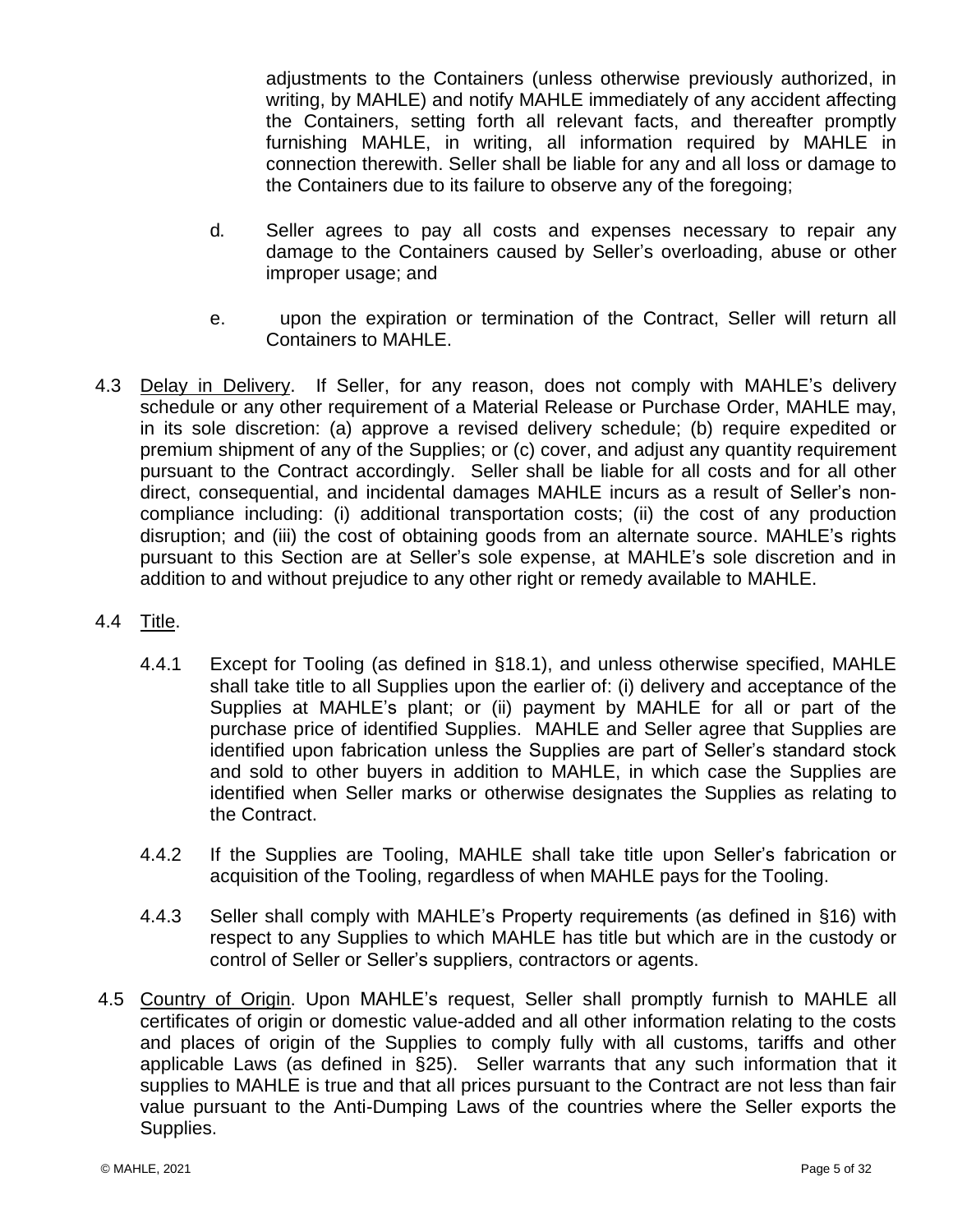4.6 Hazardous Materials. Seller agrees to comply with all Laws (as defined in §25) relating to any hazardous or restricted material that is an ingredient or part of the Supplies. Seller will give MAHLE sufficient warning in writing, including appropriate labels, containers, packing, handling, disposal and recycling instructions, material safety data sheets and certificates of analysis for any materials.

# <span id="page-7-0"></span>**5 Price and Payment**

- 5.1 Price. The purchase price for the Supplies is stated in the Master Business Award Letter or Purchase Order. Unless otherwise stated in the Contract, the purchase price: (i) is a firm fixed price for the duration of the Contract and not subject to increase for any reason, including increased raw material costs, increased labor or other manufacturing costs, increased development costs, or changes in volumes or program length from those estimated or expected; (ii) is inclusive of all federal, state, provincial, value added and local taxes and any duties applicable to provision of the Supplies; and (iii) is inclusive of all storage, handling, packaging and all other expenses and charges of Seller. Seller recognizes that it assumes all risks with respect to cost changes and variances in volumes and program length.
- 5.2 Sales Tax. If the Supplies may be exempt from sales taxes, the Contract must include all information necessary for the parties to claim the exemption.
- <span id="page-7-1"></span>5.3 Payment Notice. Unless otherwise stated in the Contract, payment notices, whether electronic or paper copy, shall be issued on or after delivery of the Supplies to MAHLE and payment shall be deemed to occur when MAHLE issues payment to Seller. MAHLE shall pay Seller in United States dollars unless otherwise agreed by MAHLE in writing. Seller shall, at its expense, comply with MAHLE's instructions and policies with respect to the form, content and method for submission of invoices.
- <span id="page-7-2"></span>5.4 Payment Terms. MAHLE shall pay invoices for Supplies that are not subject to dispute and properly presented in accordance with the requirements of the Contract, including §§4.1 and [§5.3.](#page-7-1) Unless otherwise agreed, Seller shall accept payment by check or other cash equivalent, including electronic funds transfer. If no terms are stated in the Contract, MAHLE shall pay net ninety (90) days, after the later of (i) the Supplies being received and accepted at MAHLE's facility; or (ii) MAHLE's receipt of Seller's invoice. If the payment date is not a business day, payment shall be due the next business day. In the event MAHLE disputes a payment, the applicable payment period shall begin when the invoice is properly presented or the dispute is resolved. In the event of dispute, the parties will work together to resolve the disputed claim. MAHLE may recover any amount due by Seller to MAHLE by setoff in accordance with [§5.7.](#page-8-2) Seller shall pay any amounts owed to MAHLE net thirty (30) days from the date of invoice or demand.
- 5.5 Directed Supplier. If the Customer directed, recommended, or requested that Seller be the source from whom MAHLE is to obtain the Supplies: (i) MAHLE will pay Seller for the Supplies only after and to the extent of, and in proportion to, MAHLE's actual receipt of payment from the Customer for those goods into which MAHLE incorporates the Supplies and/or the services; (ii) any lengthening of the Customer's payment terms to MAHLE for those goods into which MAHLE incorporates the Supplies and/or services will automatically lengthen the payment terms as between MAHLE and Seller by the same amount of time; and (iii) within three (3) business days of any change in price, specifications or other terms negotiated or proposed between Seller and the Customer, Seller shall notify MAHLE in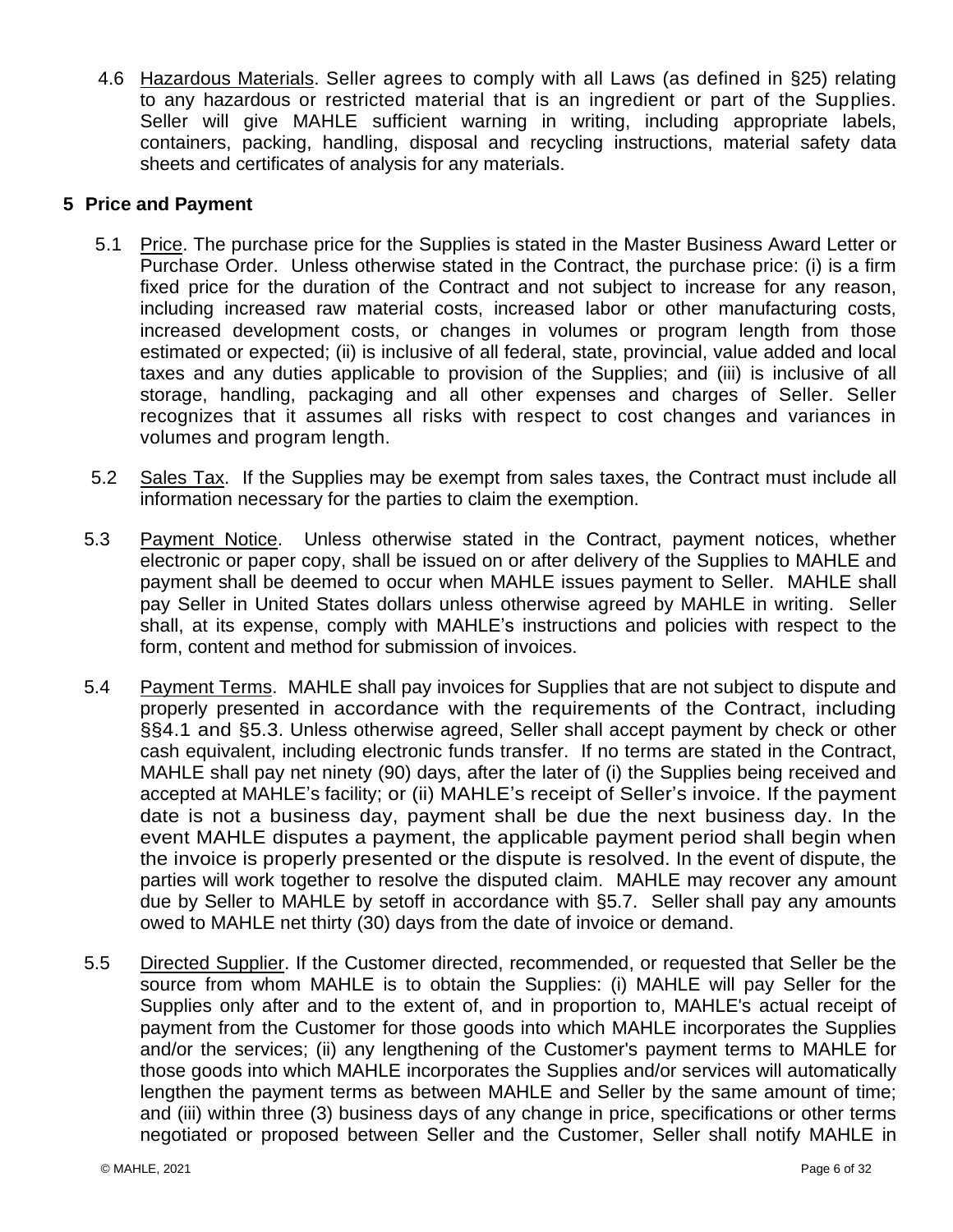writing and immediately adjust its invoices to reflect any price reduction, provided that no change will be binding on MAHLE without MAHLE 's written approval.

- 5.6 Best Price. The Seller warrants that the prices for the Supplies sold to MAHLE are no less favorable than those that the Seller currently extends to any other of its Customers for the same or similar Supplies in similar quantities. If the Seller reduces its prices to third parties during the term of the Master Business Award Letter or Purchase Order for the same or similar Supplies in similar quantities, the Seller will correspondingly reduce the prices charged to MAHLE.
- <span id="page-8-2"></span>5.7 Set Off. In addition to any right of setoff or recoupment provided to MAHLE by law, MAHLE shall be entitled at any time to set off or recoup against sums payable by MAHLE to Seller or any of its affiliates any amounts for which MAHLE determines in good faith the Seller or any of its affiliates is liable for pursuant to any Contract or other agreements. MAHLE may do so providing prior notice to the Seller.
- 5.8 Payment Not Acceptance. MAHLE's payment for the Supplies shall not constitute acceptance of Supplies, nor will it limit or affect any of MAHLE's rights or remedies.
- 5.9 Credits. All credits or benefits resulting from the Contract, including trade credits, export credits or the refund of duties, taxes, or fees, belong solely to MAHLE. Seller will promptly provide all information and certificates, including Certificates of Origin, necessary to permit MAHLE, or its Customers, to receive the full amount of such benefits or credits. Seller agrees to fulfill all customs or related obligations, origin marking or labeling requirements, and local content origin requirements.
- 5.10 Direct Dealing. Seller shall not sell (or otherwise supply) the Supplies, goods substantially similar to the Supplies or any goods substantially similar to the goods sold by MAHLE to any MAHLE Customer and/or competitor unless Seller has obtained MAHLE's express written approval. Further, Seller shall not solicit or sell Supplies and/or Service Parts (as defined in [§10.1\)](#page-13-1) to aftermarket suppliers or to end users. This provision does not apply to Supplies that are part of Seller's standard stock.

# <span id="page-8-0"></span>**6 Competitiveness**

Seller agrees to be competitive in price, quality, capacity, delivery and timeliness (collectively defined as "Competitiveness"). Seller agrees that MAHLE may audit Seller, as described in [§13,](#page-16-0) to verify Seller's Competitiveness. In the event MAHLE makes a good faith determination that Seller is not compliant with the Competitiveness requirement, Seller shall provide a remediation plan acceptable to MAHLE in its reasonable discretion within fifteen (15) business days. If Seller fails to provide or comply with an acceptable remediation plan, MAHLE may at its option terminate all or part of the Contract for Cause as defined in [§15.2.2.](#page-17-1)

## <span id="page-8-1"></span>**7 Inspection; Non-Conforming Supplies**

- 7.1 MAHLE may inspect and evaluate all Supplies, Tooling, materials used to manufacture Supplies, and all services at times and places designated by MAHLE, upon reasonable notice to the Seller.
- 7.2 Rejection. Notwithstanding payment or any prior inspection, MAHLE may revoke acceptance, reject or require correction and/or return to Seller, at Seller's expense and risk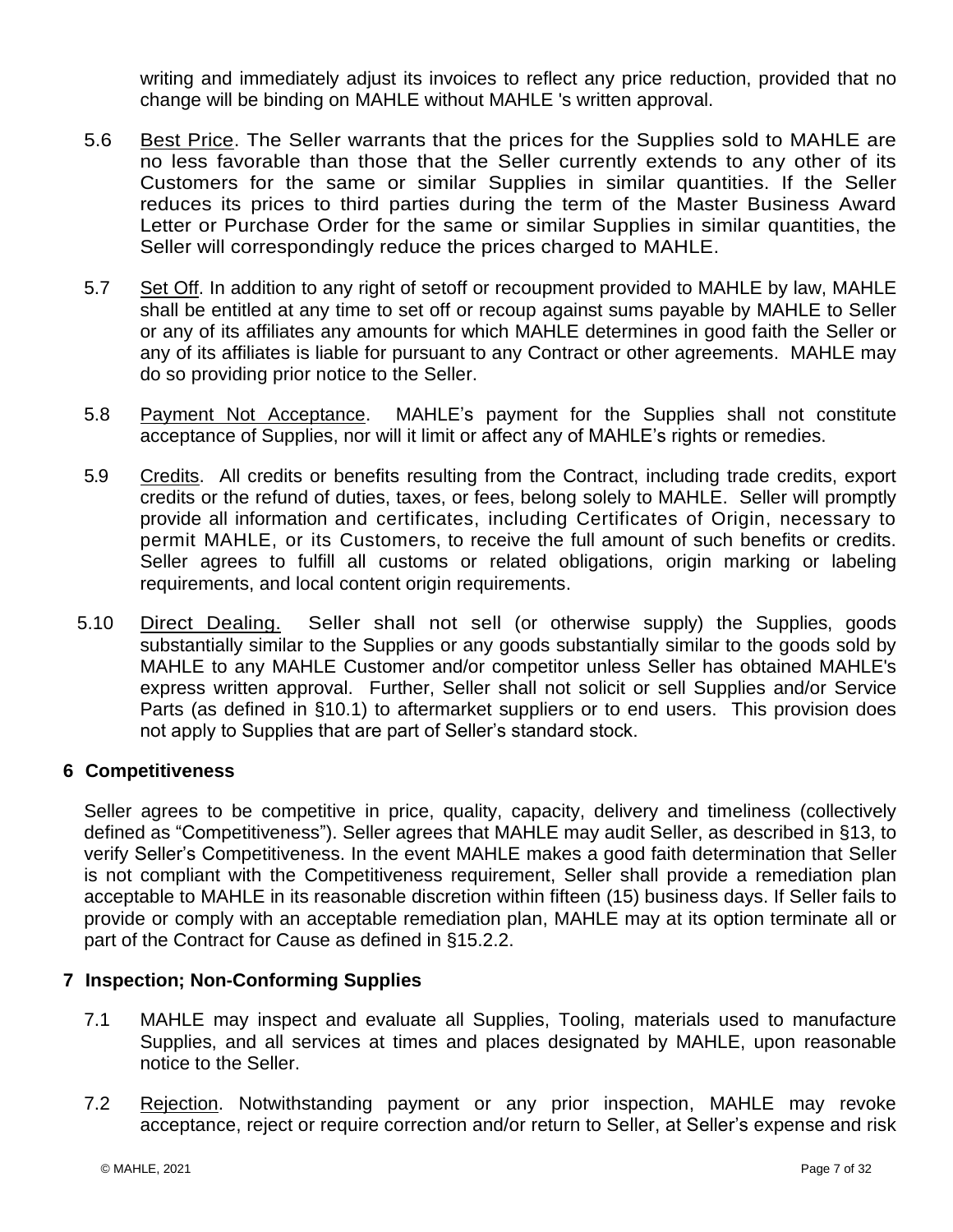of loss, any Supplies that are defective or non-conforming. If MAHLE rejects defective or non-conforming Supplies, the Seller will reduce the quantity stated in the Contract by the number of rejected Supplies unless MAHLE otherwise notifies Seller. Seller will not replace reduced quantities without a new Purchase Order or Material Release from MAHLE directing it to do so.

- 7.3 Corrective Action. Promptly upon learning of defective or non-conforming Supplies, Seller will develop, document, and implement corrective actions designed to ensure that all Supplies are produced in accordance with all applicable quality control policies and standards of MAHLE and its Customers and subject to MAHLE's approval. Seller shall provide the corrective action plan to MAHLE and promptly notify MAHLE of test results, plan progress and any other material events pertinent to the corrective action plan. If MAHLE determines that Seller is unable to satisfy its responsibilities with respect to a corrective action plan, then MAHLE (or its designee) may perform all or part of these responsibilities at Seller's expense and without tests or contract with a third party to perform the tests. The costs of these tests shall be borne by the Seller and shall not relieve Seller of any obligation pursuant to the Contract. Seller will also immediately notify MAHLE in writing when it becomes aware of any raw material, ingredient, component, design or defect in the Supplies that is or may become harmful to persons or property. Payment for non-conforming Supplies is not an acceptance, does not limit or impair MAHLE's right to assert any legal or equitable remedy, and does not relieve Seller's responsibility for latent defects.
- <span id="page-9-0"></span>7.4 Return and Replacement. If MAHLE rejects the Supplies, subject to corrective action or otherwise non-conforming, Seller shall, without prejudice to any other right or remedy of MAHLE, at MAHLE's sole and absolute discretion:
	- 7.4.1 Accept the return, at Seller's sole expense, of the Supplies and refund MAHLE the full invoice price, plus all transportation charges and other charges associated with non-conforming Supplies;
	- 7.4.2 Replace the non-conforming Supplies with conforming Supplies, with all associated costs and expenses, other than the original invoice and shipping prices, being borne by Seller;
	- 7.4.3 At Seller's sole expense, correct at any time prior to shipment from MAHLE's plant Supplies that fail to meet the requirements of the Contract; and/or
	- 7.4.4 Reimburse MAHLE for all reasonable expenses that result from any rejection or correction of defective Supplies.
	- 7.5 Customer Warranty and Liability Claims. Seller understands that MAHLE may be subject to: (i) warranty, liability and other claims from its Customer; (ii) participation in Customer quality and warranty programs, including cost-sharing programs and related obligations (collectively "Customer Warranty Programs"). This Section addresses procedures and obligations that apply when the Customer Warranty Programs are related in whole or in part to the Supplies. This Section supplements, not supersedes, Seller's obligations pursuant to other Terms and does not limit MAHLE's rights pursuant to those other Terms.
		- 7.5.1 If the Supplies contain defects that result in warranty and/or liability claims, the Seller shall carry out tests to establish the cause of these defects and shall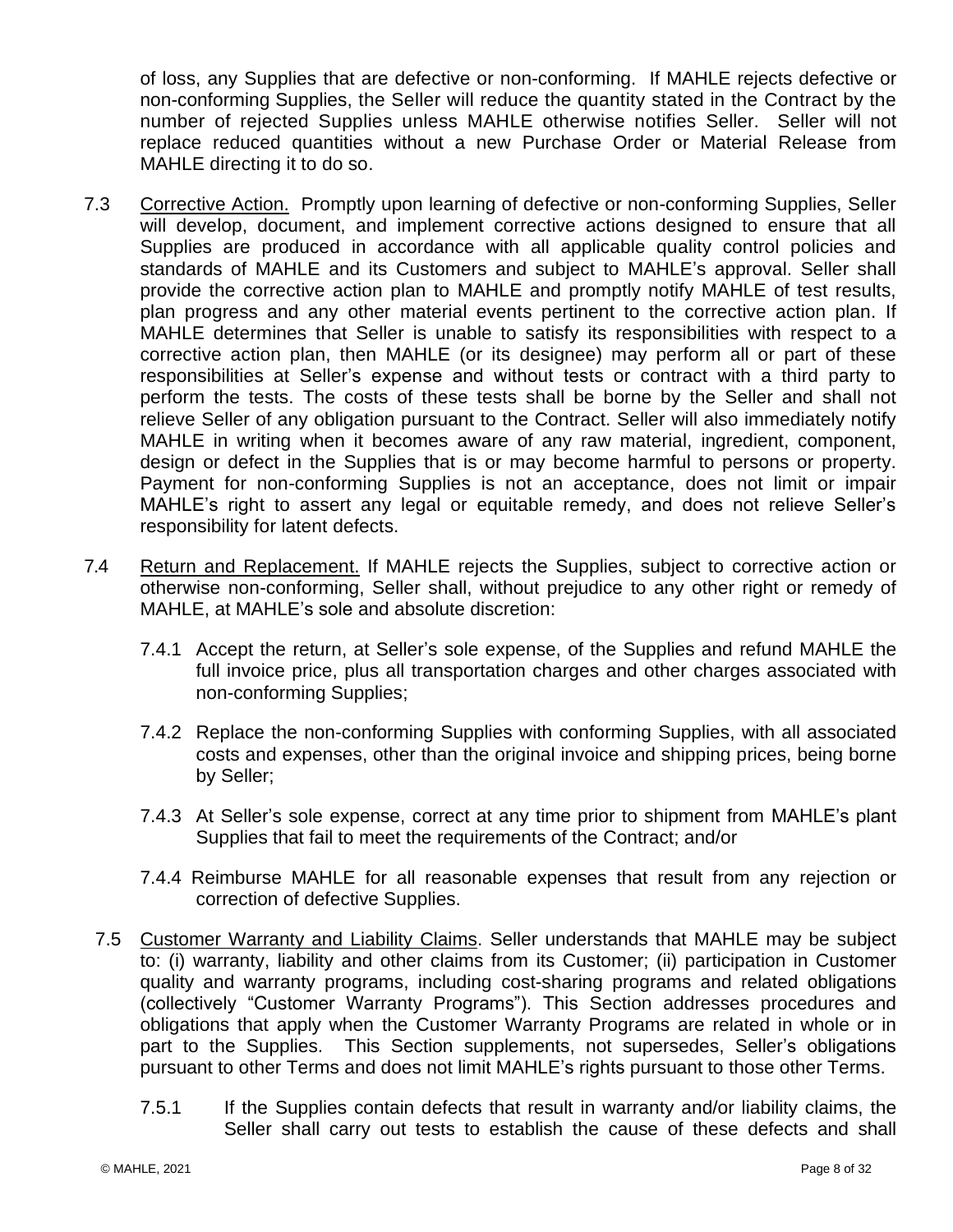document them in a suitable form. MAHLE shall agree to the test extent and depth taking into account its Customer's demands. The Seller shall immediately notify MAHLE about the test results. MAHLE and Seller shall agree to a corrective plan and implementation dates.

- a. The Seller shall carry out regular reviews/audits regarding the effectiveness of the corrective action and shall inform MAHLE accordingly.
- b. If the Seller is unable to carry out its own tests, MAHLE, at Seller's expense, shall perform these tests or arrange for contract with a third party to perform the tests.
- 7.5.2 If MAHLE incurs liability pursuant to a Customer Warranty Program related in whole or in part to the Supplies, the Customer's determination of liability shall be conclusive with respect to Seller's liability to MAHLE. If the liability relates in part to the Supplies and in part to other causes, the MAHLE liability to the Customer shall be equitably allocated. For purposes of [§7.5,](#page-9-0) "liability" shall include, in addition to a payment to Customer, the replacement of parts, participation in other remediation activities, and all other costs related to such liability.
- 7.5.3 MAHLE and the Seller, or the appropriate representative, shall settle, invoice and remunerate the warranty and/or liability claims. MAHLE may debit Seller's account with the invoiced amount. In the event that a debit is not possible, the payment terms for warranty claims are as follows: (a) net thirty (30) days on claims with no parts to return; and (b) net forty-five (45) days from part ship date on claims requiring inspection.
- 7.5.4 The warranty term for Supplies installed in automobiles, trucks, and commercial vehicles shall be the greater of: (i) five (5) years for cars, three (3) years for trucks, and three (3) years for commercial vehicles; (ii) the warranty period provided by applicable law, (iii) as stated in the Master Business Award Letter between MAHLE and Seller; or (iv) the warranty period offered by MAHLE or its Customer to end-users for the products MAHLE incorporates into the Supplies. It is the Seller's responsibility to understand the Customer(s)' policies and procedures for which MAHLE uses the Supplies and the warranty term of those Customers. The warranty term shall commence at the date of initial start-up of the vehicle by the end user.
- 7.6 Warranty for Zero Mileage Defects. This Section describes certain procedures and obligations that will typically apply to zero mileage defects, as defined below. This Section supplements, not supersedes, Seller's obligations pursuant to other provisions of these Terms and does not limit MAHLE's right to modify the procedures or apply different procedures in a particular circumstance
	- 7.6.1 Zero mileage defects are defects that become known: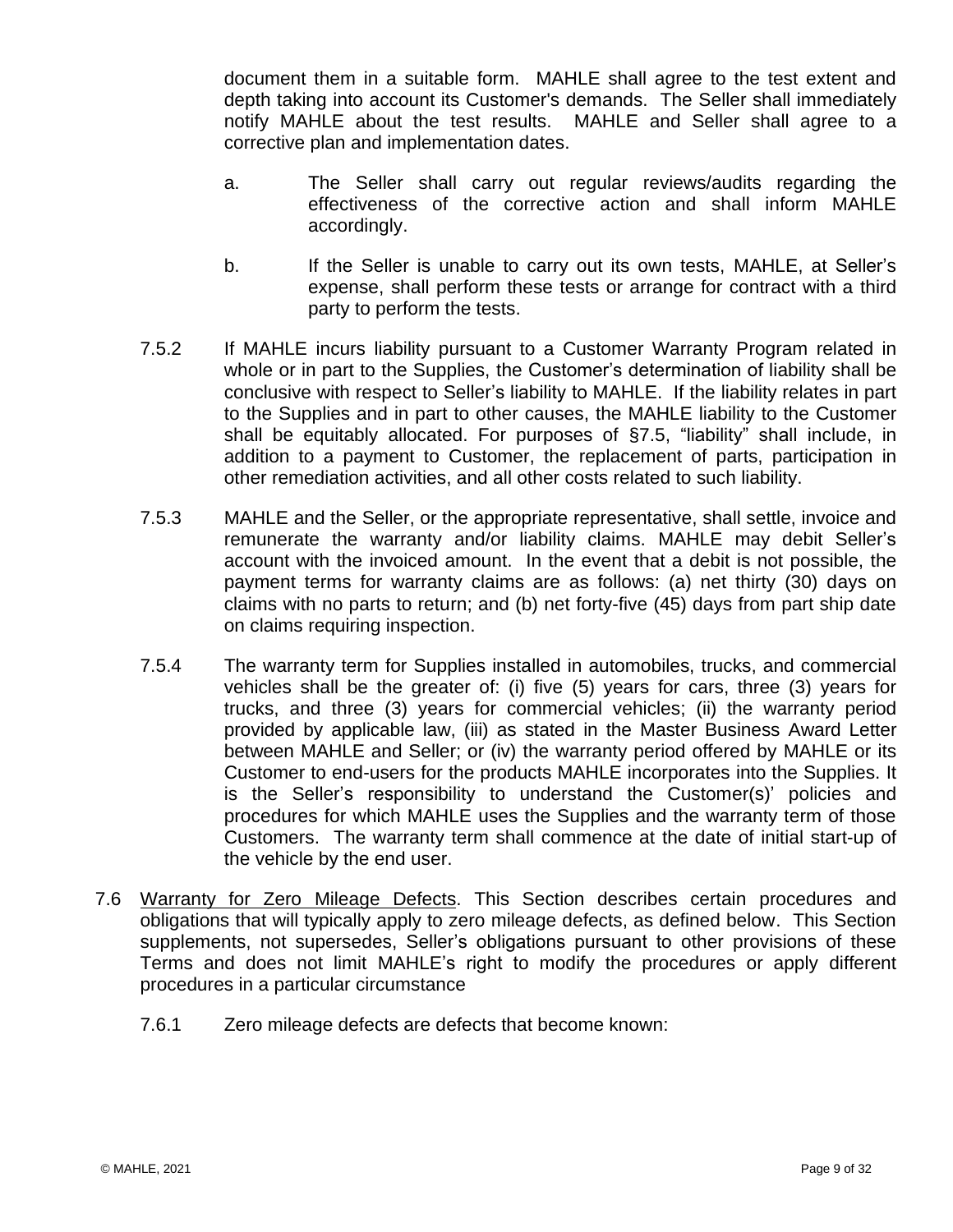- a. with respect to incoming Supplies;
- b. during further processing of semi-finished products;
- c. on the assembly line or during function tests after assembly at MAHLE;
- d. on the assembly line or during function tests after assembly at MAHLE's Customer; and
- e. up until the delivery of the vehicle in question by MAHLE's Customer to the end user.
- 7.6.2 MAHLE shall prepare a list of costs incurred to manage these defects. If the defect cannot be repaired, MAHLE shall return the defective Supplies to the Seller and shall debit the costs incurred to manage these defects. These costs shall also include the flat-rate charges invoiced by MAHLE's Customer for removal and installation, as well as any other incidental costs (for example transportation, customs, duties, handling charges, packing costs, etc.). If MAHLE and its Customer approve the Seller's remedy for the defect through repair, the Seller will adhere to MAHLE and/or MAHLE's Customer's time requirements for completion set by MAHLE or MAHLE's Customer. The Seller shall pay any additional costs incurred by MAHLE or MAHLE's Customer due to the delay in repair, including 'line down' charges.
- 7.6.3 MAHLE may send the Seller zero mileage Supplies with defects caused by MAHLE for repair. The Seller may include the agreed costs for repair in its invoice for goods. When returning the repaired Supplies, the Seller will send them to MAHLE as specially marked Supplies to agreed standards.
- 7.7 MAHLE Losses. The Seller is liable for all direct, incidental and consequential damages, losses, costs, and expenses incurred by MAHLE at any time resulting from Seller's failure to deliver conforming and non-defective Supplies or to comply with the shipping and delivery or other requirements of MAHLE, even if the Seller has cured the failure. This includes but is not limited to compensating MAHLE for:
	- 7.7.1 any amounts charged by Customer(s) to MAHLE including flat-rate charges;
	- 7.7.2 all costs of containment, sorting, repair, replacement, cure, cover, or any other costs incurred by MAHLE, determined in such manner and in such amount as reasonably determined by MAHLE; and
	- 7.7.3 all costs of any recall campaign, corrective service action, or other voluntary or involuntary action in which MAHLE or its Customer participates in connection with inclusion of Supplies sold by Seller.

## <span id="page-11-0"></span>**8 Standards and Policies**

8.1 Seller will conform to all quality control and other standards and inspection systems as established or directed by MAHLE and its Customer for goods and services similar to the Supplies. Seller agrees to maintain a certified process-oriented quality management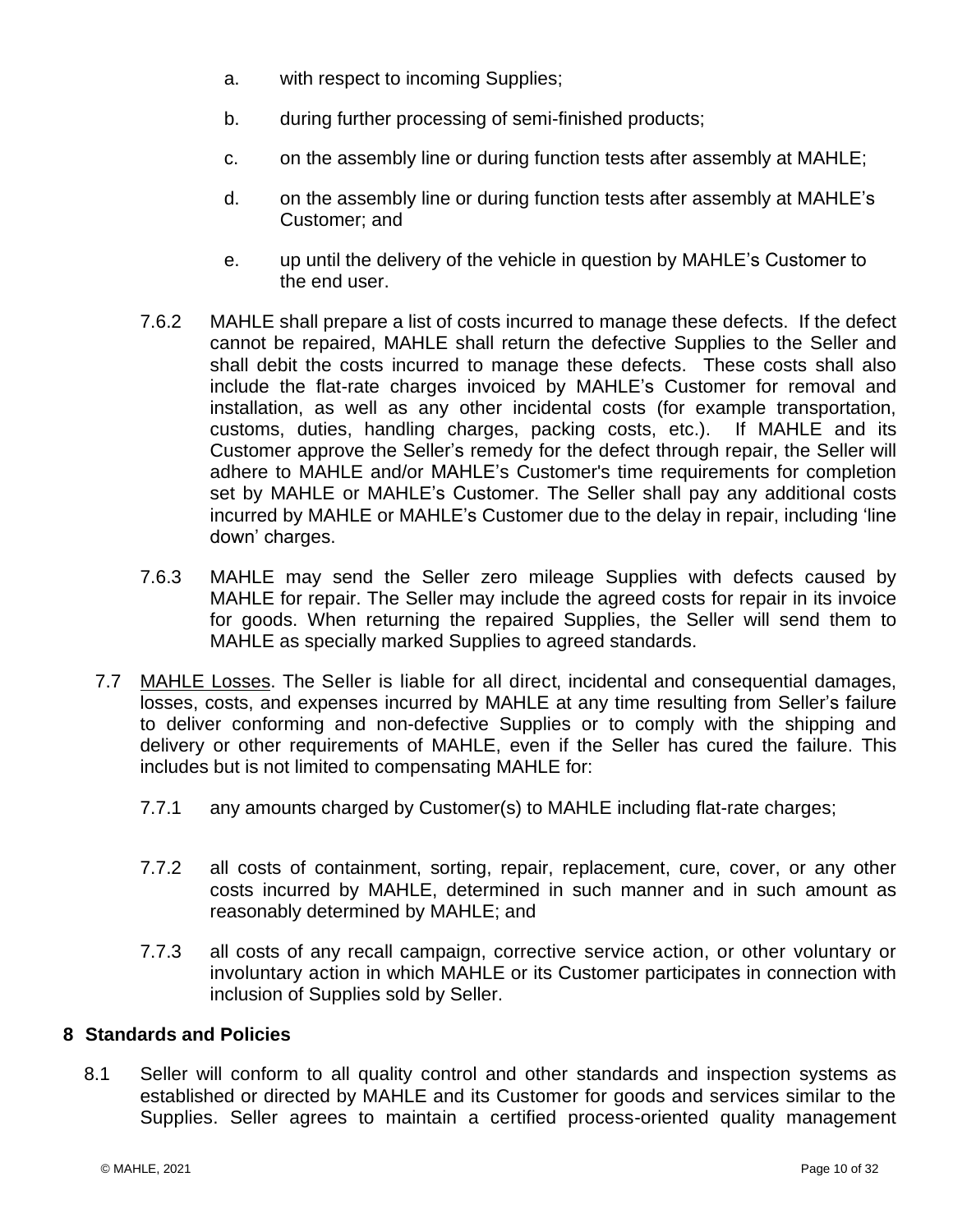system ("QMS"). The minimum requirements for QMS is the most current version of DIN EN ISO 9001, plus fulfillment of Minimum Automotive Quality Management System Requirements for Sub-Tier Suppliers ("MAQMSR") or equivalent, or certification for IATF16949 or the most current version of the standard. Seller will comply with OHSAS 18001 health and safety and ISO 45001 environmental. Seller will also participate in MAHLE's supplier quality and development programs as directed by MAHLE. For Supplies used in motor vehicle manufacturing, Seller agrees to meet the full requirements of industry Production Part Approval Processes ("PPAP") as specified by MAHLE and its Customer(s) and agrees to present this information to MAHLE upon request, at the level requested. If there is conflict between any provision of the above programs or standards and an express provision of these Terms, these Terms will control.

8.2 To the extent MAHLE or its Customer establish or direct any modifications, supplements or replacements for any of the standards, policies or systems stated above, Seller's obligations pursuant to this Contract shall automatically be amended and Seller will comply with such changes.

# <span id="page-12-0"></span>**9 Changes**

- 9.1 MAHLE Changes. MAHLE reserves the right at any time, by written notice, to change the Contract, or the Supplies, including the design, specifications, drawings, sub-suppliers, samples, description of Supplies, engineering level, materials, packaging, testing requirements, shipping date, or time or place of delivery. Subject to §9.2, Seller will make any such change within the time specified by MAHLE or, if not specified, promptly.
- 9.2 Prices and Costs. Seller may request a price adjustment, limited to the actual and reasonable costs incurred or to be incurred as a result of the change. Seller shall use its best efforts to minimize such costs. Seller shall submit any request for price modification in writing within ten (10) days of the change notification (or earlier, if reasonably requested by MAHLE) and shall support the request with all pertinent documentation and analyses. MAHLE shall have the right to verify any request. Seller shall promptly provide all documents and information necessary or requested to verify the request. If MAHLE and Seller are unable to agree on a price adjustment, then MAHLE shall determine the price adjustment, if any, in its reasonable discretion. Unless directed otherwise by MAHLE in writing, if Seller requests a price modification, it shall not implement the change until the request is resolved in accordance with this Section. If Seller does not provide timely notice to MAHLE that a requested change may result in a difference in price or time for performance, MAHLE's requested change shall not affect the price or time for performance.
- 9.3 Engineering Changes. Seller will process all engineering changes, whether MAHLE or Seller initiates the changes with MAHLE's written approval, pursuant to MAHLE's practices in effect at the time of the change using MAHLE's product change request/notification system. Seller will promptly implement all MAHLE approved engineering changes to the part specification as MAHLE directs. MAHLE and Seller will base price changes or cost reimbursements, if any, for MAHLE approved engineering changes solely on the design cost variance from the superseded design and Seller must substantiate the price changes with appropriate documentation satisfactory to MAHLE. If MAHLE and Seller are unable to agree on a price adjustment or reimbursement amount, then MAHLE shall determine the price adjustment or reimbursement amount, if any, in its reasonable discretion.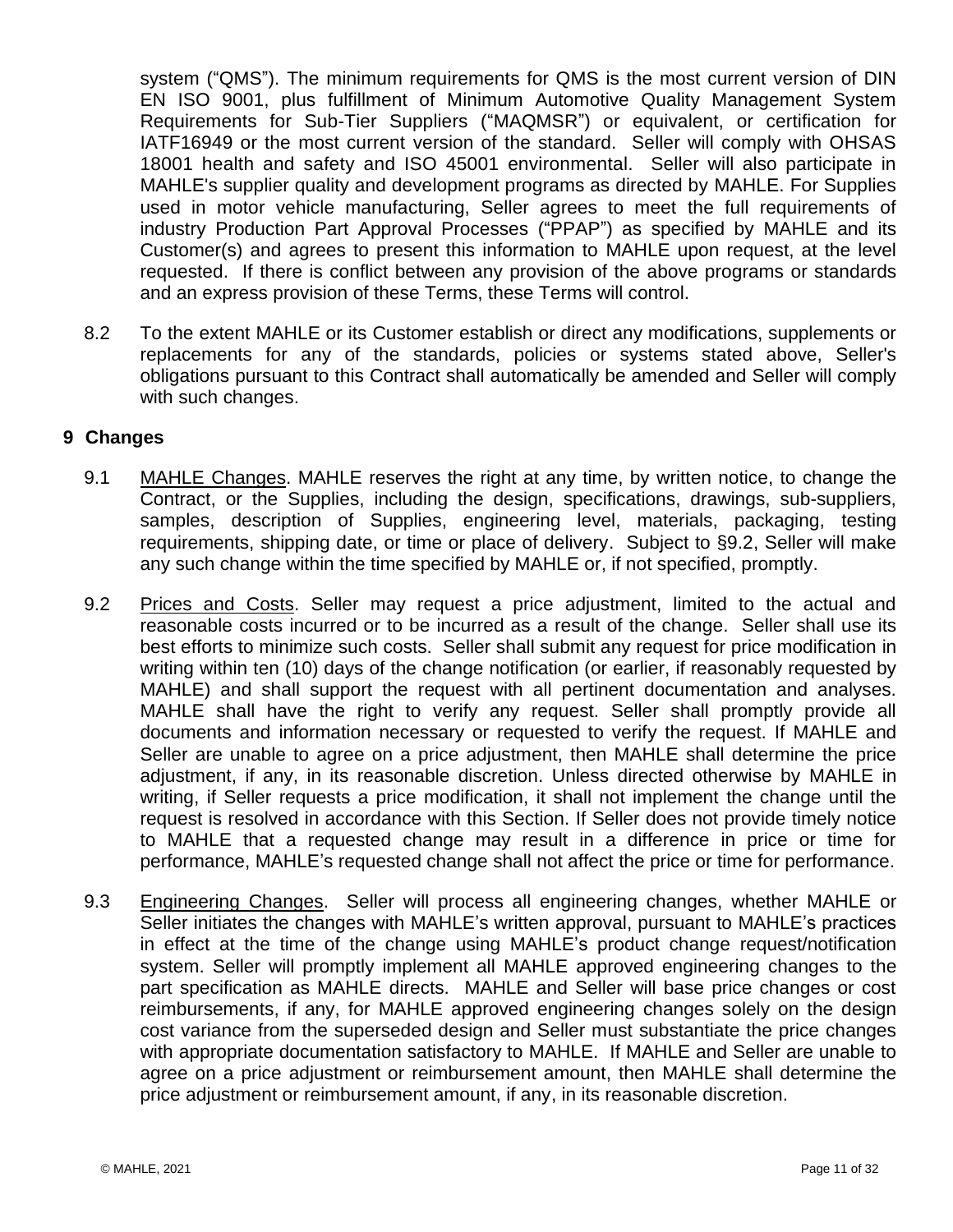- 9.4 Seller Changes. Seller will not make any change to the Supplies without MAHLE's written approval. Seller shall use its best efforts to identify possible changes to the Supplies that may reduce costs, improve quality, or otherwise be beneficial to MAHLE, and shall inform MAHLE of the possible change with sufficient detail for MAHLE to assess the advisability of the change.
- 9.5 For Supplies that require PPAP, upon PPAP approval for the Supplies, Seller must continue to manufacture the Supplies in strict compliance with the PPAP approval and may not change or alter in any manner: (i) any third party supplier to Seller of the services, raw materials or Supplies used by Seller in connection with its performance under the Contract; (ii) any facility from which Seller and/or any such third party supplier operates and that relates in any way to the Supplies, or to services, raw materials or Supplies used by Seller in connection with performance under the Contract; (iii) the price of any Supplies covered by the contract; (iv) the nature, type or quality of any services, raw materials or Supplies used by Seller or its suppliers in connection with the Contract; (v) the fit, form, function, appearance or performance of any Supplies covered by the Contract; or (vi) the facility at which the Supplies are produced, production method, or any process or software, or any production equipment used in the production or provision of, or as part of, any Supplies under the Contract. Seller acknowledges that any change in the Supplies from the approved PPAP level may materially and detrimentally affect the function of MAHLE's products which incorporate the Supplies. Accordingly, in addition to a breach of the Contract, Seller agrees that the potential harm of using non-PPAPed Supplies constitutes irreparable injury and that MAHLE is entitled to a preliminary injunction prohibiting any deviation from PPAP.
- 9.6 For Supplies that require PPAP, Seller may request approval from MAHLE for any changes in the materials, process or manufacture of the Supplies after PPAP. MAHLE may deny its approval for any change for any reason. As a condition precedent to seeking any change or PPAP deviation from MAHLE, Seller must: (i) agree to pay all costs involved in re-PPAPing the Supplies including any testing which may be requested by MAHLE and/or MAHLE's Customer; (ii) agree not to change the price charged to MAHLE for the Supplies and that all future price decreases previously agreed to by Seller shall continue to be implemented; (iii) manufacture a bank of PPAPed Supplies in such quantities as MAHLE may require for a successful transition; (iv) support MAHLE in PPAPing the Supplies; (v) abide by the decision of MAHLE and/or MAHLE's Customers whether to allow deviation from PPAP as final and binding; and (vi) fulfill all of the requirements imposed by MAHLE and/or MAHLE's Customers including payment and/or reimbursement to MAHLE for any costs reductions.

# <span id="page-13-0"></span>**10 Service Parts**

<span id="page-13-1"></span>10.1 Unless otherwise stated in a written document signed by both MAHLE's and Seller's authorized representatives, Seller will sell and supply MAHLE with its requirements for service, aftermarket and warranty purposes ("Service Parts") for fifteen (15) years following the end of production or any other period specified by MAHLE. While the applicable vehicle remains in production, the price of Service Parts will be the price specified in the then current Contract. During the first five (5) years following production, the price of Service Parts will be the price specified in the last production Contract. If MAHLE's Customer extends the life of the program, Seller must continue supplying MAHLE through the end of production at the price specified in the last production Contract. Thereafter, the price of Service Parts will be the price specified in the last production Contract plus or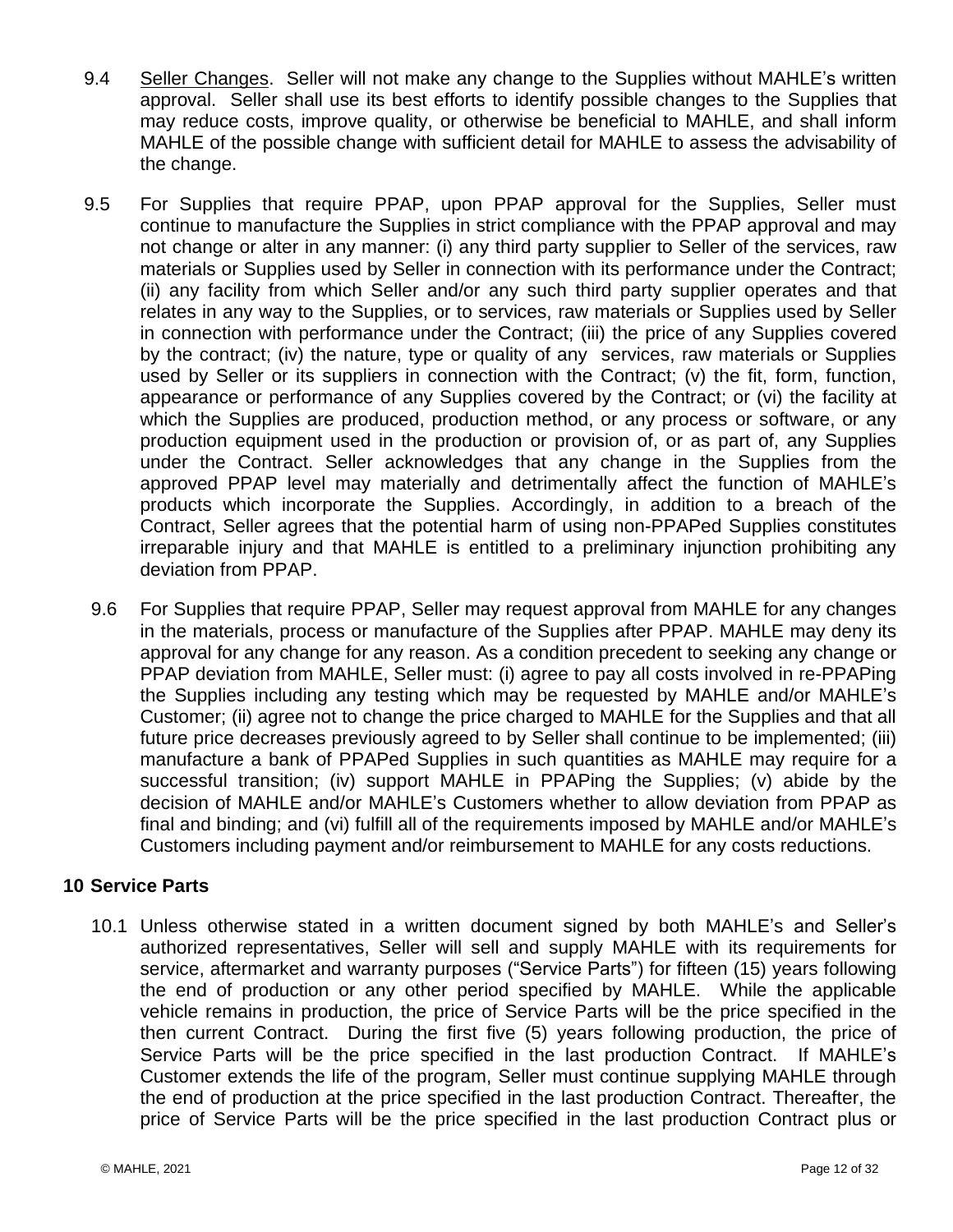minus: (i) any changes in the cost of materials since the end of the applicable production program, plus (ii) a set-up charge reflecting the actual cost of preparation for the part production run, plus (iii) any additional costs actually incurred for special packaging, all subject to adequate documentation and substantiation. If the parties are unable to agree on Service Part pricing, then MAHLE shall determine the price in its reasonable discretion.

10.2 If the Supplies are systems or modules, Seller will sell each component or part for service or replacement purposes at a price that does not, in the aggregate, exceed the system or module price specified in the Contract, less assembly costs, plus or minus any adjustments permitted pursuant to §10.1, actual cost differential for packaging.

# <span id="page-14-0"></span>**11 Warranties**

- 11.1 In addition to any other express and implied warranties provided by law or otherwise, Seller warrants to MAHLE, it's Customer(s) and their respective customers, successors and assigns that the Supplies shall:
	- 11.1.1 be new and conform to this Contract in all respects;
	- 11.1.2 conform to all specifications, drawings, samples and other descriptions furnished or specified by MAHLE or otherwise part of the Contract;
	- 11.1.3 be free from all defects in design, to the extent designed by Seller, workmanship and materials and be of highest quality and workmanship;
	- 11.1.4 be selected, designed, to the extent designed by Seller, manufactured, assembled and packaged by Seller based upon MAHLE's stated use and be fit and sufficient for the purposes intended by MAHLE;
	- 11.1.5 be fit and sufficient for the purpose for which MAHLE intends to use the Supplies; and
	- 11.1.6 conform to all applicable Laws (as defined in §25) in countries where the Supplies, or goods into which the Supplies are incorporated, are to be sold, including without limitation, in the case of Supplies used in connection with the manufacture of motor vehicles, the National Traffic and Motor Vehicle Safety Act, United States motor vehicle safety standards and European Union Directive 2000/53/EC.
- 11.2 For all services, Seller further warrants that it will perform its work in a professional and workmanlike manner, consistent with all standards and specifications agreed on with MAHLE and otherwise consistent with the highest industry standards.
- 11.3 Seller also warrants that title to all of the Supplies will vest in MAHLE free and clear of any and all liens and encumbrances of any nature and free from any actual or claimed patent, copyright or trademark infringement.
- 11.4 All warranties of Seller extend to future performance of the Supplies and will not be modified, waived or discharged by delivery, inspection, tests, acceptance and/or payment. MAHLE's approval of any design, drawing, material, process or specifications will not relieve Seller of these warranties. Seller waives any right to notice of breach.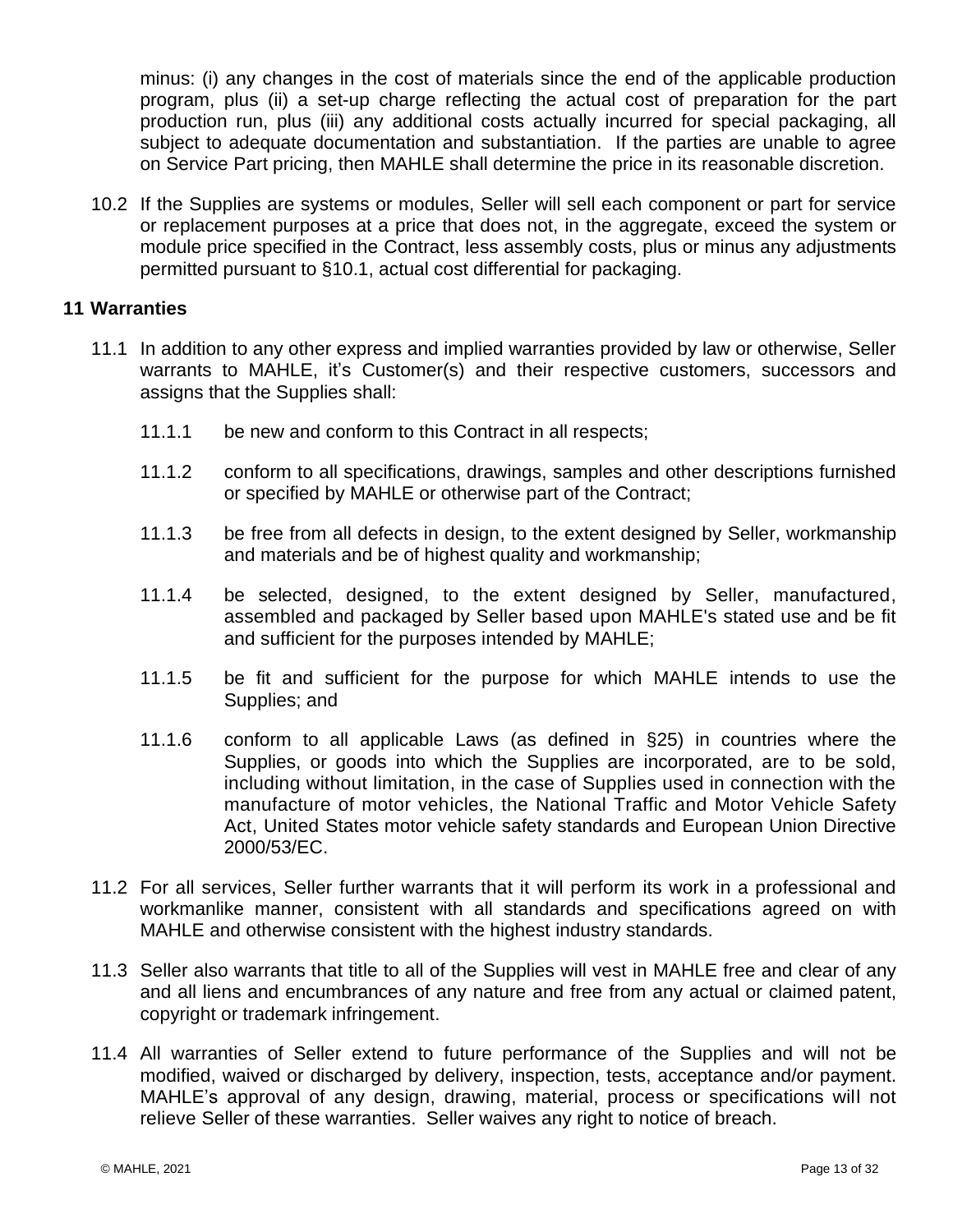11.5 Seller will ensure that the terms of its contracts with its subcontractors and employees are consistent with the terms of this Section.

# <span id="page-15-0"></span>**12 Indemnification**

- <span id="page-15-1"></span>12.1 Seller agrees to indemnify, defend and hold harmless MAHLE, its affiliates, Customers, dealers and users of the products sold by MAHLE, or the products in which they are incorporated, and all of their respective agents, successors and assigns, and each of their shareholders, directors, officers, employers and agents, on demand, (collectively "Indemnified Parties") from and against any and all costs, fees, penalties, damages, consequential and otherwise, including settlement costs and expenses, attorneys' fees and all other liabilities and obligations whatsoever ("Losses"), arising out of any third party claim or action which, in whole or in part, arises from or relates to any actual or alleged:
	- 12.1.1 Defect or non-conformity in the Supplies;
	- 12.1.2 Noncompliance by Seller with any of its representations, warranties or obligations pursuant to the Contract;
	- 12.1.3 Negligence or fault of the Seller in connection with the design or manufacture of the Supplies;
	- 12.1.4 Any repair or recall campaign, corrective service action, or other voluntary or involuntary action in which MAHLE or any Customer participates with respect to the Supplies or products into which the Supplies are incorporated, including labor and administrative costs;
	- 12.1.5 Any spill, discharge or emission of hazardous wastes or substances which relates, in whole or in part, to the Supplies;
	- 12.1.6 Infringement, including claims of direct or contributory infringement or inducement to infringe, of any Intellectual Property Right (as defined in §19.1) relating to Supplies provided by Seller, even if they are made to MAHLE's specifications;
	- 12.1.7 Damage to the property of or personal injury to MAHLE, its Customer, their respective agents, or any other person or entity to the extent arising from or in connection with Seller's work on the premises or Seller's use of MAHLE's or Customer's property; and
	- 12.1.8 Challenge to MAHLE's sole right, title and interest in the Tooling (as defined in §18.1), or right to possession of the Tooling, brought by any third party, including toolmakers, subcontractors, and lending institutions.
- 12.2 In the event Seller must indemnify the Indemnified Parties pursuant to this Section, then MAHLE may participate, at its option, in the defense of any claim with its own counsel, at Seller's expense.
- 12.3 To the maximum extent permitted by applicable law, Seller's obligation pursuant to this Section will apply even as to Losses caused in whole or in part by an Indemnified Party's negligence, but Seller's indemnification shall not apply to the extent that Losses resulted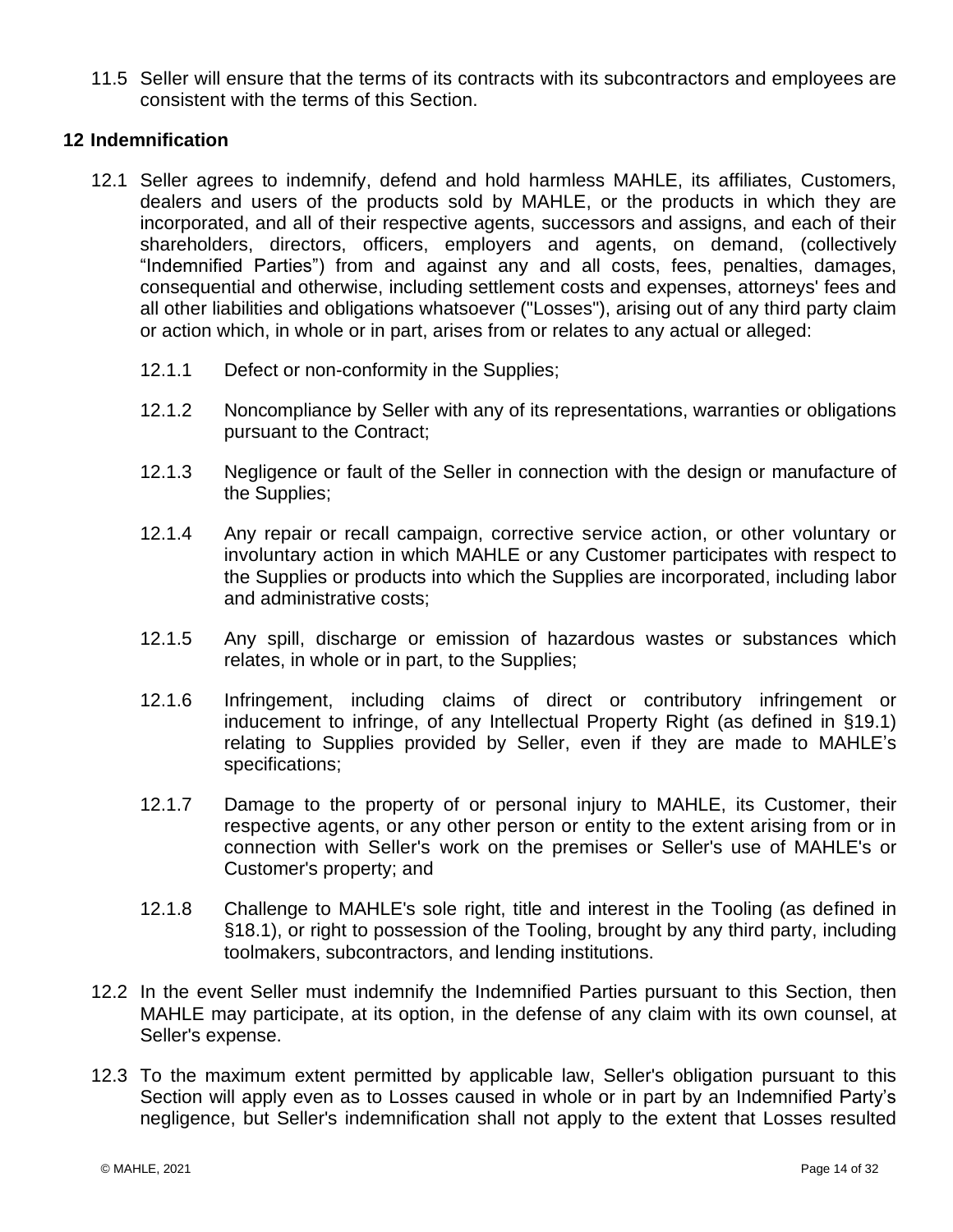solely and directly from the negligence or willful misconduct of such Indemnified Party. Seller's obligation to defend and indemnify pursuant to this Section will also apply regardless of whether the claim arises in tort, negligence, contract, warranty, strict liability or otherwise. The indemnification obligation pursuant to this Section shall not be limited in any way by any limitation on the amount or type of damages, compensation or benefits payable by or for the benefit of Seller pursuant to Workers' Compensation Acts, Occupational Disease Acts, Disability Benefits Acts or other employee benefits acts.

# <span id="page-16-0"></span>**13 Inspection and Audit**

- 13.1 Inspection of Facility. MAHLE may enter Seller's facility at any time to inspect the facility, Supplies, materials, and any of MAHLE's property related to the Contract. Seller shall provide, without additional charge, access to all facilities and other assistance. MAHLE's inspection does not constitute acceptance of any work-in-process or finished goods and does not relieve Seller of any of its responsibilities or warranties.
- 13.2 Audit. Upon reasonable notice to Seller, either MAHLE, its Customers, or a third party designee, may audit Seller's production facility, Supplies and any other MAHLE property, including all pertinent documents, data, data storage and protection, and other information, related to the Contract at facility for the purpose of verifying Seller's costs and its compliance with its obligations pursuant to the Contract. Seller shall provide, without additional charge, all reasonable facilities and assistance during normal business hours.
- 13.3 Financial Review. Upon reasonable notice to Seller, and in MAHLE's sole discretion, MAHLE or a third party designated by MAHLE may review the financial condition of Seller and its affiliates. Seller will fully cooperate in such review and will promptly provide copies of or access to requested documents, including without limitation financial records and statements, forecasts, business plans, banking contracts and loan documents. Seller will arrange meetings at MAHLE's request, during normal business hours, with a MAHLE representative and Seller's financial representatives who have knowledge about the audit information. MAHLE and any designated third party will keep confidential any nonpublic information about Seller obtained in a financial review and use such information only for purposes of the review, except as needed to enforce the Contract.

# <span id="page-16-1"></span>**14Customer Requirements**

- 14.1 As directed by MAHLE in writing, Seller agrees to comply with the applicable terms of any agreements between MAHLE and its Customer(s) ("Customer Terms"). If there is any conflict between the provisions of the Customer Terms and any provisions of the Contract, MAHLE shall have the right to have the provisions of the Customer Terms prevail to the extent necessary or desirable to resolve such conflict. Seller represents that it is familiar with all applicable Customer Terms.
- 14.2 In the event that MAHLE's Customer files or a third party files against MAHLE's Customer a petition in bankruptcy or insolvency and, in the course of such proceeding, MAHLE permits a reduction in the price(s) paid to MAHLE for products incorporating the Supplies, MAHLE may proportionally adjust the price paid to Seller for the Supplies from and after the date of such reduction by the same percentage as the price paid to MAHLE by its Customer, and the Contract will otherwise remain in effect without modification.

## <span id="page-16-2"></span>**15Duration and Termination of the Contract**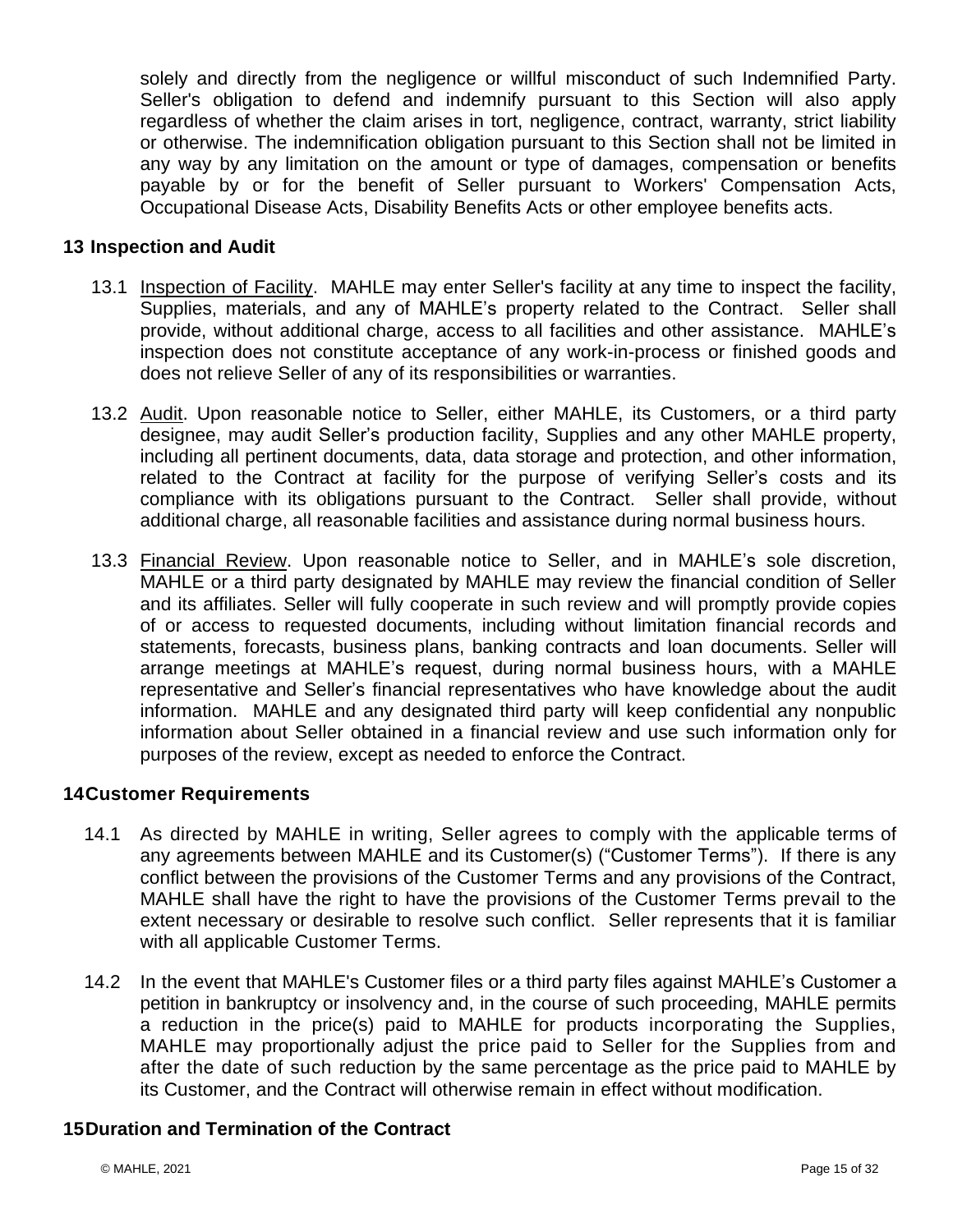- <span id="page-17-2"></span><span id="page-17-0"></span>15.1 Duration. The Contract is for a definite term. The Contract shall be effective upon the earliest date stated in the Contract, and unless terminated earlier as provided in the Contract:
	- 15.1.1 The Contract shall expire on the date specified in the Contract. However, the Contract is extended as prescribed in [§15.1.2](#page-17-2) if the expiration date is prior to the end of the life of the program for the applicable vehicle production program.
	- 15.1.2 Seller agrees to supply the Supplies for the life of the program. The program life includes any extensions to the program implemented by MAHLE's Customer. If the Customer extends the life of the program for which the Seller provides MAHLE Supplies, then MAHLE and Seller agree that the Contract will extend for that time period.
	- 15.1.3 The Contract will automatically renew for successive one-year periods after the end of the program life, including any extensions to the program for the applicable vehicle production program, unless Seller provides written notice of its decision not to renew the Contract at least one-hundred eighty (180) days prior to the end of the program life, including any extensions to the program for the applicable vehicle production program.
	- 15.1.4 For purpose of this Contract "termination" includes cancellation or any other act or circumstance that ends the Contract, except for expiration.
- <span id="page-17-1"></span>15.2 Termination by MAHLE. In addition to any other rights of MAHLE to terminate the Contract, MAHLE may terminate the Contract in whole or in part by written notice (a "Termination Notice"), as follows:
	- 15.2.1 For convenience, effective three (3) days following delivery of the Termination Notice or upon such other date specified by MAHLE in writing.
	- 15.2.2 For Cause, as defined in this Section, and any provision of the Contract providing for termination for Cause, effective upon delivery of the Termination Notice or upon such other date specified by MAHLE in writing. MAHLE shall have Cause to terminate the Contract without liability to Seller, if Seller (i) breaches any representation, warranty or other terms of the Contract; (ii) repudiates, breaches or threatens to breach any of the terms of the Contract; (iii) fails to deliver, or threatens not to deliver, Supplies in connection with the Contract; or (iv) fails to make progress or to meet reasonable quality requirements so as to endanger timely and proper performance of the Contract.
	- 15.2.3 If for any reason a termination for Cause is found to be wrongful, then MAHLE and Seller agree that the termination shall be a termination for convenience.
	- 15.2.4 Change of Control. MAHLE may terminate this Contract, in whole or in part, in the event of a Change of Control of Seller. For the purposes of this Contract, a "Change of Control" includes: (i) any sale, lease or exchange of a substantial portion of Seller's assets used in connection with Seller's performance of its obligations pursuant to the Contract; (ii) any sale or exchange of a sufficient number of shares of Seller, or of any affiliate that controls Seller, to effect a change in management of Seller; or (iii) the execution of a voting or other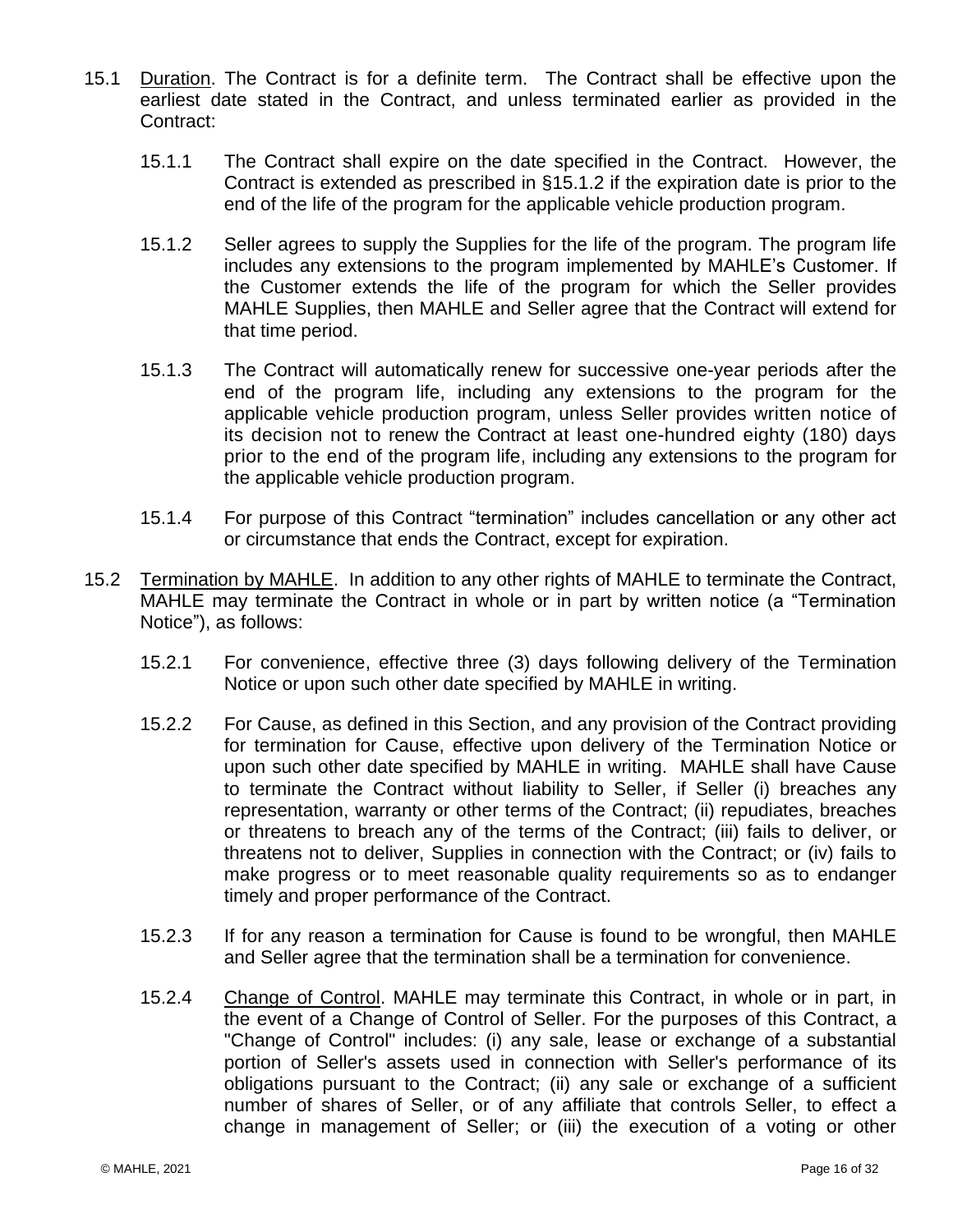agreement of control in respect of Seller, or of any affiliate that controls Seller. Seller shall notify MAHLE in writing within ten (10) days of any Change of Control of Seller, and MAHLE may terminate the Contract for Cause in accordance with §15.2.2 by giving written notice to Seller at any time up to sixty (60) days after MAHLE's receipt of Seller's notice of Change of Control. In the event that MAHLE elects not to terminate this Contract due to a Change in Control of Seller, the obligations and liabilities set forth in this Contract previously borne by Seller shall become the obligations and liabilities of any successor in interest.

- 15.2.5 Insolvency of Seller. Seller shall provide MAHLE with prompt notice of any potential bankruptcy proceedings of Seller and/or Seller's affiliate companies or if its financial condition creates a material risk regarding Seller's ability to perform its obligations pursuant to the Contract. The Contract may be terminated immediately by MAHLE without liability to Seller if any of the following or comparable events occur, and Seller will reimburse MAHLE for all costs incurred by MAHLE in connection with any of the following, including without limitation, attorneys' and other professional fees: (a) Seller becomes insolvent; (b) Seller files a voluntary petition in bankruptcy or insolvency; (c) proceedings in bankruptcy or insolvency are instituted against Seller; (d) a receiver or trustee is appointed for Seller; (e) Seller needs accommodations from MAHLE, financial or otherwise, to meet its obligations pursuant to the Contract; (f) Seller executes an assignment for the benefit of creditors; or (g) at any time in MAHLE's sole judgment Seller's financial or other condition or progress on the Contract endangers timely performance. MAHLE, or a third party designated by MAHLE, may at any time review the financial health of the Seller and its affiliates and to determine if Seller is paying its lower tier suppliers. Seller will fully cooperate with such review and will promptly provide copies of or access to the requested documents including, without limitation, financial records, forecasts, business plans, banking contacts and loan documents. MAHLE will use the financial information provided pursuant to this Section only to determine Seller's ability to perform pursuant to the Contract.
- 15.2.6 Termination by MAHLE shall not relieve Seller of any liability pursuant to the Contract.
- 15.2.7 In the event that MAHLE elects not to terminate the Contract in connection with an event that would constitute Cause for termination, MAHLE may make such equitable adjustments in the price, payment terms, sole supply relationship and delivery requirements under the Contract as MAHLE deems appropriate to address changes in Seller's circumstances, including Seller's continuing ability to perform its obligations regarding warranty, non-conforming Supplies or other requirements under the Contract, provided that MAHLE must provide Seller with notice and details regarding the adjustments.
- 15.3 Termination by Seller. Seller may only terminate the Contract for MAHLE's material breach of the Contract and then only if: (i) Seller first provides MAHLE written notice specifying the material breach and Seller's intent to terminate the Contract if the material breach is not cured; and (ii) MAHLE, within thirty (30) days of such notice, does not either: (x) cure the breach; or (y) notify Seller that MAHLE is disputing the reasons for the material breach. Seller shall terminate pursuant to this Section by delivering a Termination Notice to MAHLE. Seller may not terminate the Contract for any reason except as permitted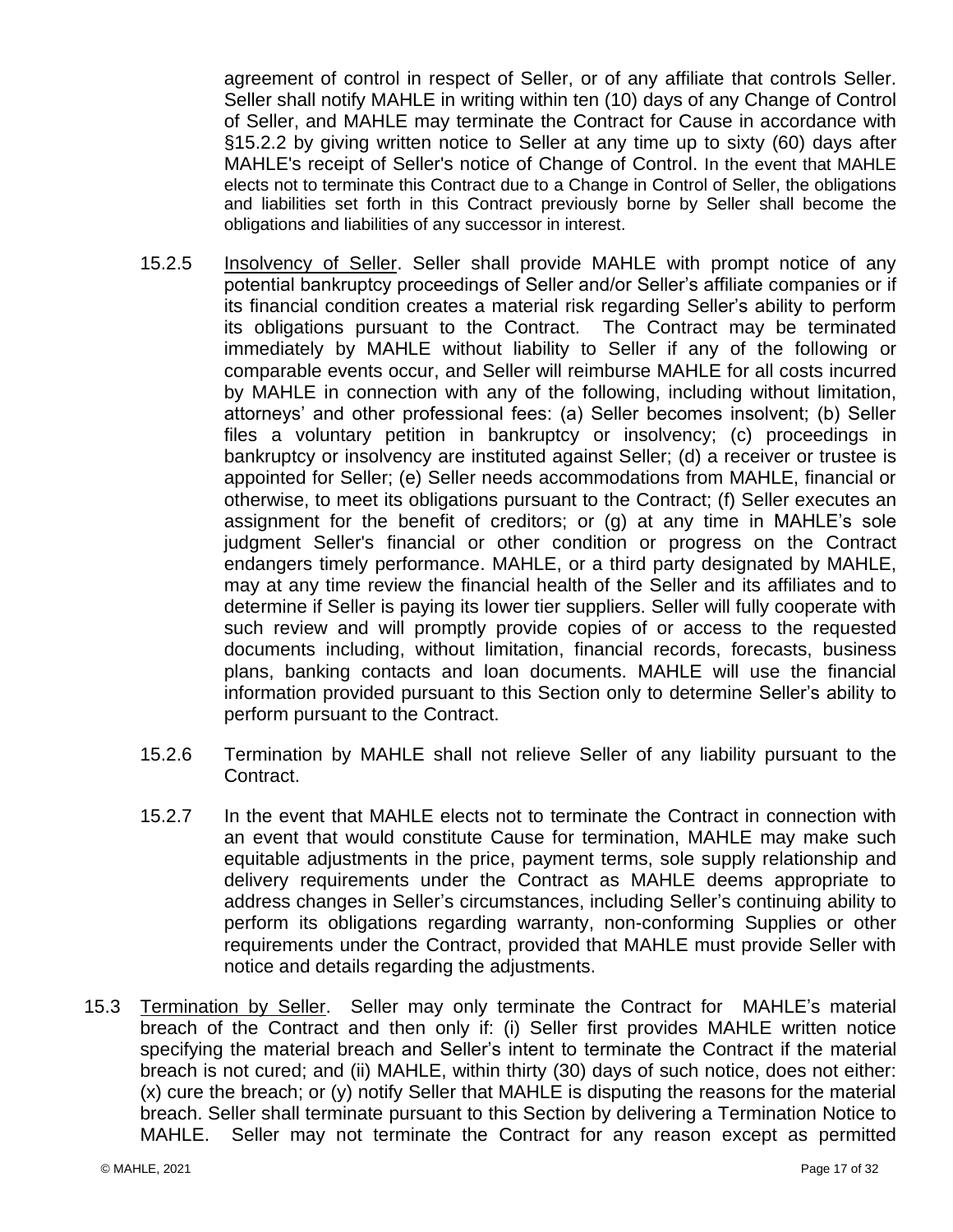pursuant to this Section. Seller may not suspend performance of the Contract for any reason.

# <span id="page-19-0"></span>15.4 Seller's Obligations Following Termination.

Following delivery of a Termination Notice, Seller shall, unless otherwise directed by MAHLE and subject to its obligation to provide Transition Support (as defined in §15.8):

- 15.4.1 terminate promptly all work pursuant to the Contract and transfer title and deliver to MAHLE all finished work completed prior to receipt of the Termination Notice;
- 15.4.2 transfer title and deliver to MAHLE all conforming work in process, parts and materials that Seller produced or acquired in accordance with the Contract and that Seller cannot use in producing goods for itself or for others, provided that MAHLE shall have the right, but not the obligation, to purchase work in process, parts and materials in excess of the amounts authorized pursuant to §3.3; and
- <span id="page-19-1"></span>15.4.3 take actions reasonably necessary to protect property in Seller's possession in which MAHLE has an interest until Seller receives disposal instructions from MAHLE.
- 15.4.4 be liable for all costs related to the delivery or replacement, unless stated otherwise in these Terms, of the Supplies, including any testing or validation costs necessitated by the Termination of the Contract.
- 15.5 MAHLE's Obligations Following Termination. Subject to §15.7.2, MAHLE shall pay to Seller in connection with termination only the following amounts, without duplication, in complete and final satisfaction of any liabilities relating to this Contract:
	- 15.5.1 the purchase price for all conforming Supplies received by MAHLE prior to Termination Notice or delivered following Termination Notice pursuant to [§15.4,](#page-19-0) §15.8 or at the written direction of MAHLE;
	- 15.5.2 any amounts owed for Transition Support pursuant to §15.8.3.
	- 15.5.3 in the event MAHLE terminated the Contract for reasons other than Cause, Seller's reasonable actual cost of: (i) merchantable and useable work-in-process and the parts and materials transferred to MAHLE pursuant to §15.4, but not to exceed the purchase price of the Supplies had Seller completed the Supplies, and not to exceed the amounts necessary to satisfy Seller's obligations pursuant to any Material Release, as defined in §3.1, subject to any lead times agreed upon in writing by MAHLE and Seller; (ii) carrying out Seller's obligation pursuant to [§15.4.3;](#page-19-1) and (iii) any other costs or allowances that MAHLE, in its sole discretion, may elect to pay.
- 15.6 MAHLE's Obligations Following Expiration. If the Contract expires, MAHLE shall pay to Seller, in complete and final satisfaction of any liabilities relating to the Contract, only the purchase price for all conforming Supplies received by MAHLE prior to expiration and, if applicable, any amounts owed for Transition Support pursuant to §15.8.3.
- 15.7 Limitations on MAHLE's Obligations Following Termination or Expiration.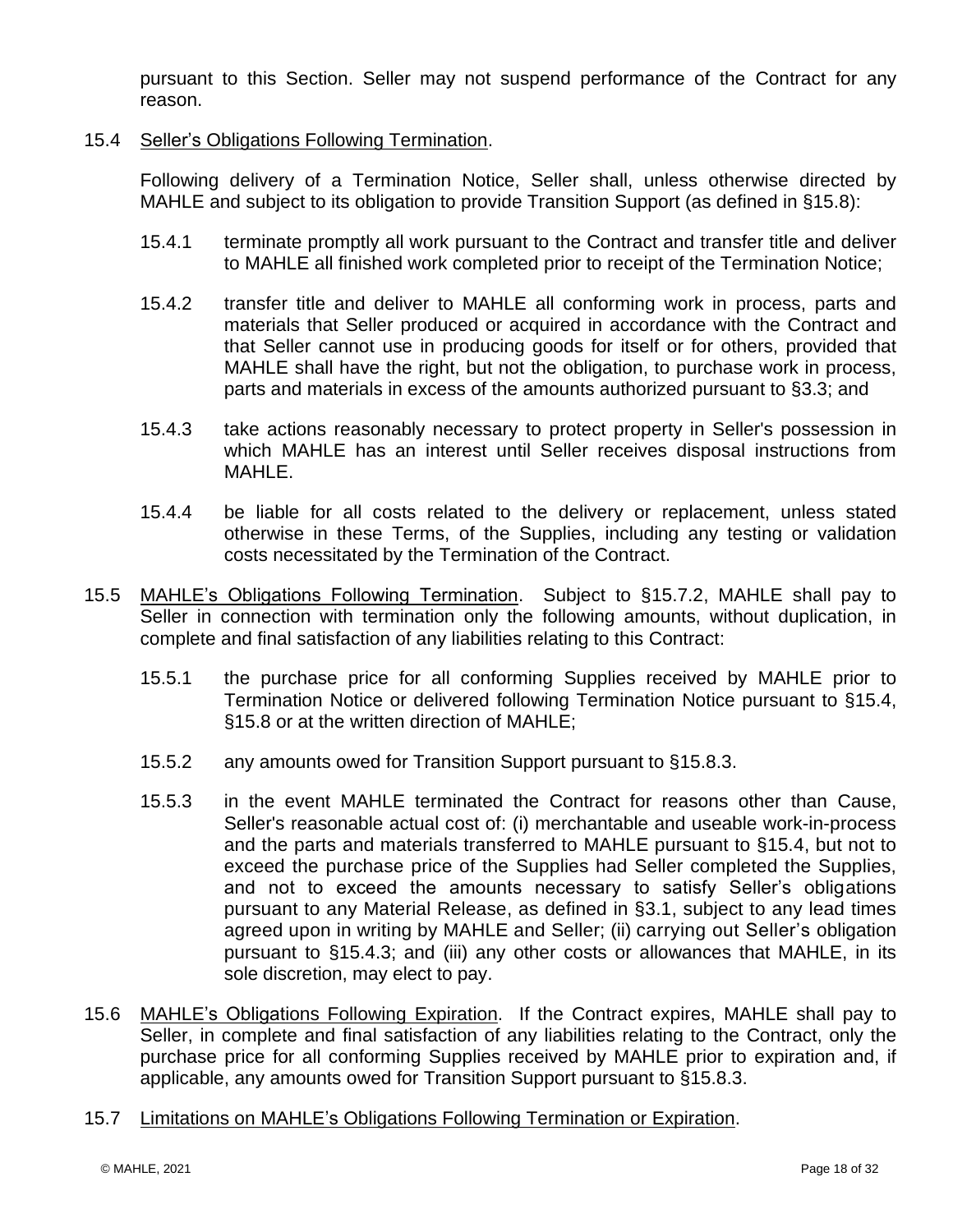- 15.7.1 MAHLE's obligations pursuant to §15.5 are conditioned upon Seller furnishing to MAHLE, within thirty (30) days after the date of termination (or such shorter period as may be required by MAHLE's Customer), a termination claim, which will consist exclusively of the items of MAHLE's obligation to Seller that are expressly permitted by this Section. MAHLE may audit Seller's records before or after payment to verify amounts requested in Seller's termination claim. If the parties fail to agree upon the amount due Seller for its termination claim, MAHLE shall determine the amount in its sole discretion.
- 15.7.2 MAHLE has no obligation to pay for Supplies, work-in-process, parts or raw materials inventory: (i) in excess of those for which MAHLE was obligated to pay pursuant to [§3.3;](#page-3-2) (ii) that are damaged or destroyed or that are not merchantable or useable; (iii) that are in Seller's standard stock or that are readily marketable; or (iv) that can be returned to Seller's suppliers or subcontractors for credit.
- 15.7.3 In the event of a termination of the Contract by MAHLE as a result of MAHLE ceasing to be a supplier to the Customer for the product in respect of which MAHLE issued the Contract, MAHLE shall only be obligated to compensate Seller for any costs pursuant to §15.5.3 to the extent that the Customer reimburses MAHLE for such costs.
- 15.7.4 MAHLE will have no obligation for and will not be required to pay Seller, directly or on account of claims by Seller's subcontractors, for loss of anticipated profit, failure to realize anticipated production volumes, revenues or savings, unabsorbed overhead, interest on claims, product development and engineering costs, tooling, facilities and equipment rearrangement costs or rental, unamortized capital or depreciation costs, or general administrative burden charges resulting from or related to the termination or expiration of the Contract, except as otherwise expressly agreed in a separate Contract issued by MAHLE.
- 15.8 Transition of Supplies Following Termination or Expiration. Following expiration or termination of the Contract by either party for any reason (including termination by Seller) and notwithstanding any claimed or actual breach of any obligation by MAHLE, Seller will cooperate in the transition of supply to a successor supplier, including the following, which will collectively be referred to as "Transition Support":
	- 15.8.1 Seller will continue production and delivery of all Supplies at the prices and other terms stated in the Contract, without premium or other condition, during the entire period reasonably needed by MAHLE to complete the transition to the alternate supplier(s), such that Seller's action or inaction causes no interruption in MAHLE's ability to obtain Supplies as needed;
	- 15.8.2 at no cost to MAHLE, Seller will promptly provide all requested information, documentation and access to Seller's manufacturing process, including onsite inspections, bill-of-material data, tooling and process detail and samples of Supplies and components; and
	- 15.8.3 subject to Seller's actual capacity constraints, Seller will provide special overtime production, storage and/or management of extra inventory of Supplies, extraordinary packaging and transportation and other special services approved by MAHLE in writing.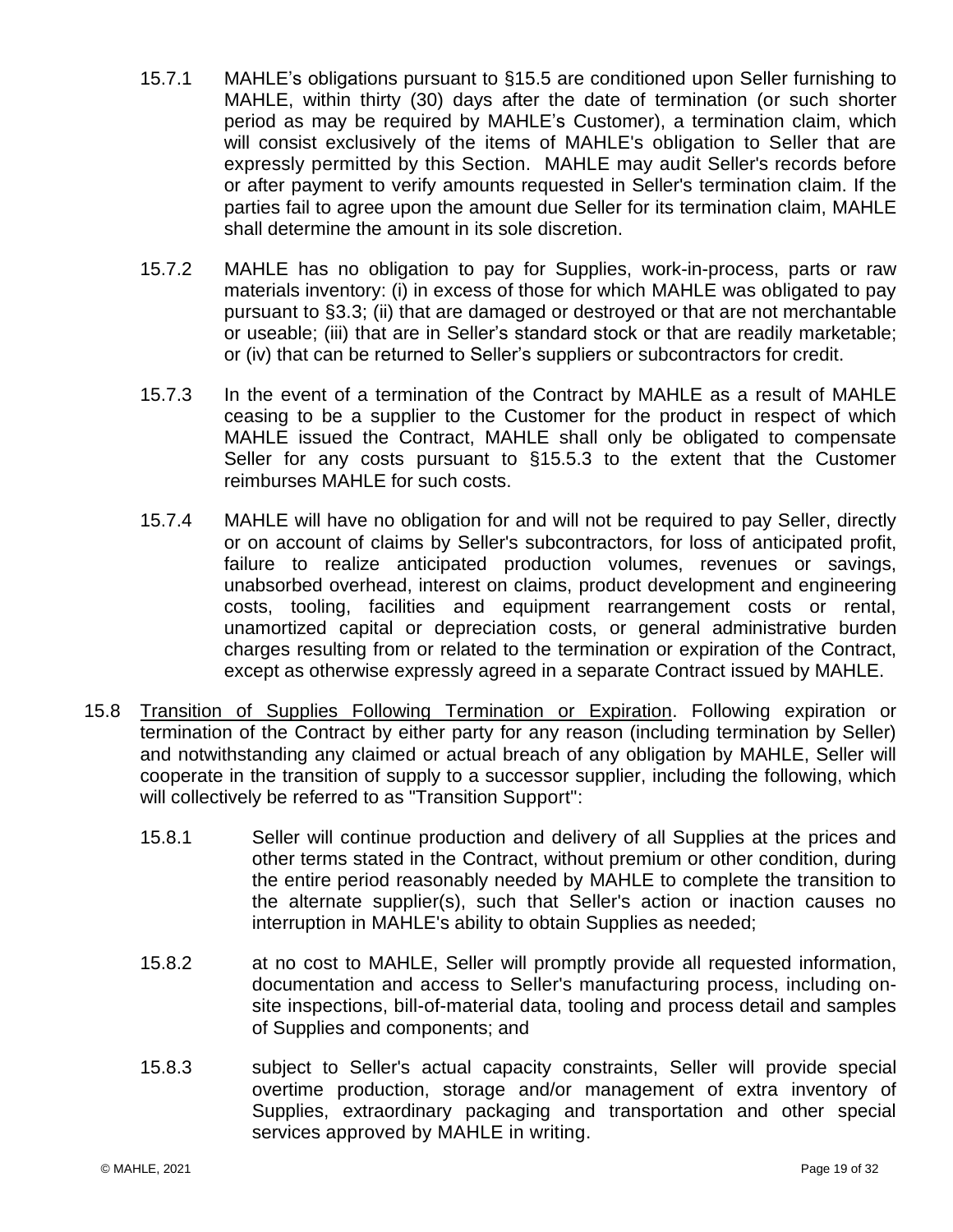15.8.4 If the Transition Support occurs for reasons other than MAHLE's termination for Cause, MAHLE will, at the end of Transition Support, pay the reasonable, actual cost of the Transition Support pursuant to this Section, provided that Seller has advised MAHLE prior to incurring such amounts of its estimate of such costs. If the parties disagree on the cost of Transition Support, MAHLE will pay the agreed portion to Seller without prejudice to Seller's right to seek to recover any disputed amounts.

## <span id="page-21-0"></span>**16 MAHLE's Property**

- 16.1 MAHLE's Property means any tangible or intangible property to which MAHLE has title ("MAHLE's Property"). MAHLE's Property includes:
	- 16.1.1 Supplies, together with materials and components incorporated or to be incorporated in the Supplies;
	- 16.1.2 All property which is furnished by MAHLE, either directly or indirectly to Seller to perform the Contract;
	- 16.1.3 Inventions, Intellectual Property and Proprietary Information of MAHLE (as defined in §[§19a](#page-24-0)nd 20);
	- 16.1.4 Tooling and other property (including, by way of example, returnable packaging) that MAHLE has agreed in a Contract to compensate Seller; or
	- 16.1.5 Any modifications, repairs, refurbishments, and replacements of MAHLE's Property.
- 16.2 With respect to MAHLE's Property in the custody or control of Seller or Seller's suppliers, contractors or agents:
	- 16.2.1 Seller shall use or permit its use of MAHLE's Property only for the production of Supplies for MAHLE.
	- 16.2.2 Seller, at its own expense, shall keep MAHLE's Property: (i) in good working condition and house, maintain, repair and replace it as necessary so that MAHLE's Property shall remain in the same condition as it was received and free from damages except normal wear and tear; (ii) fully insured for the benefit of MAHLE at all times while in Seller's possession; and (iii) segregated from all other assets and labeled as being the property of MAHLE or its Customer. Seller has the duty regarding MAHLE's Property to use MAHLE's Property in compliance with MAHLE's or the manufacturer's instructions and in compliance with all federal law. MAHLE is disclaiming any warranties regarding MAHLE's Property.
	- 16.2.3 Seller shall have only temporary possession as a bailee at will. Seller may not release, relocate or dispose of MAHLE's Property to any third party without MAHLE's written approval.
	- 16.2.4 MAHLE will have the right to enter Seller's premises, or the premises of any of Seller's suppliers, contractors or agents in possession of MAHLE's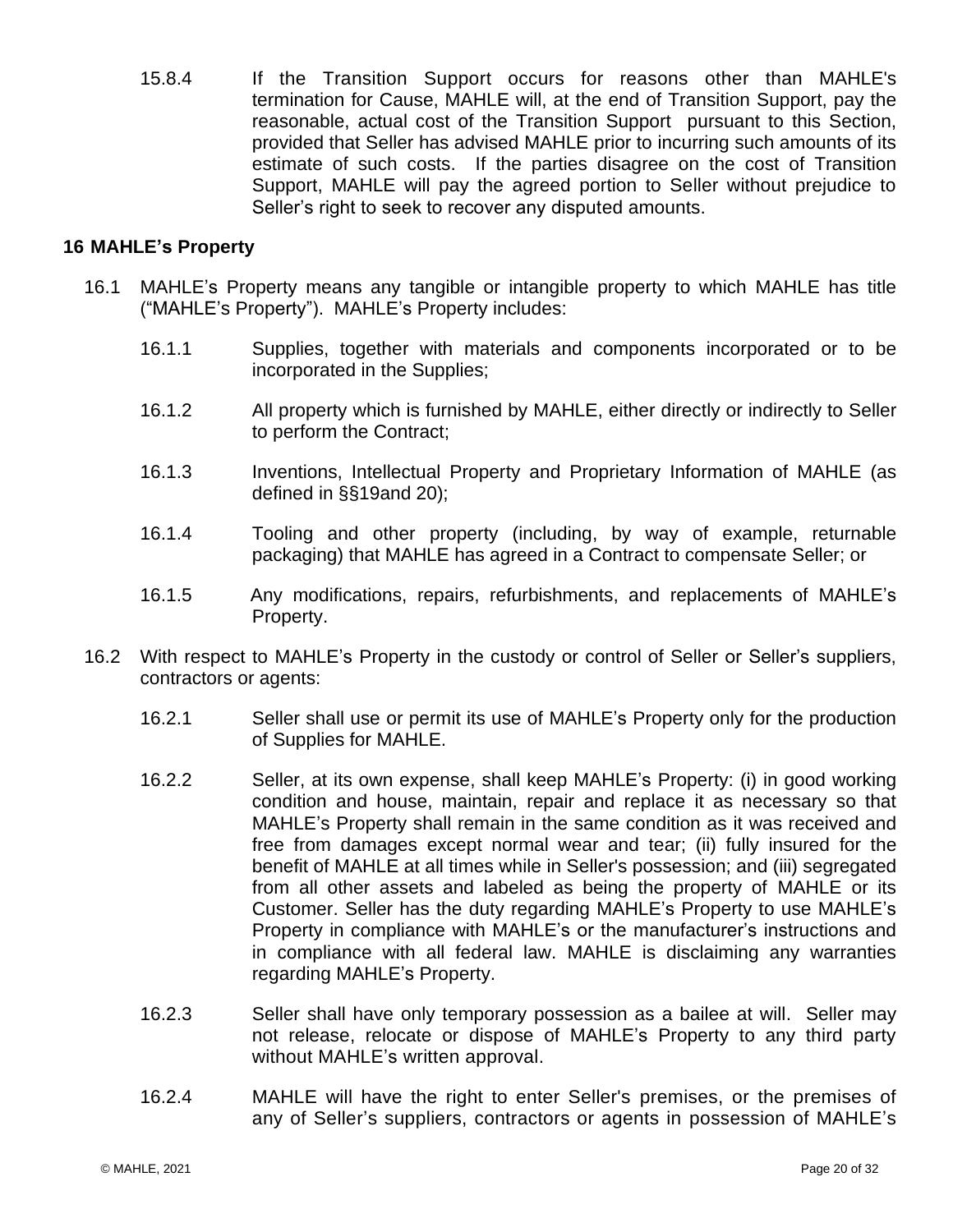Property, to inspect MAHLE's Property and Seller's records regarding MAHLE's Property. Only MAHLE (or MAHLE's affiliates) has any right, title or interest in MAHLE's Property, except for Seller's limited right, subject to MAHLE's sole discretion, to use MAHLE's Property in the manufacture of Supplies. Seller agrees to neither create nor allow existing liens on MAHLE's Property and Seller agrees to immediately sign any UCC-1 forms or other documents reasonably required by MAHLE to perfect all rights granted herein. Seller grants to MAHLE a limited and irrevocable power of attorney, coupled with an interest, to execute and record on Seller's behalf any notice financing statements with respect to MAHLE's Property that MAHLE determines are reasonably necessary to reflect MAHLE's interest in MAHLE's Property. In all circumstances, MAHLE and its affiliates have the right to take immediate possession of MAHLE's Property, at any time, without payment of any kind.

- 16.2.5 Immediately upon MAHLE's request or upon any bankruptcy or insolvency filing, and without payment of any kind, the Seller will return MAHLE's Property, and will comply with MAHLE's instructions relating to its return, including, but not limited to, the method and location for its return. Seller is responsible for labor and other costs incidental to its return. Seller will cooperate with MAHLE and will provide MAHLE with access to all facilities at which MAHLE's Property is located. Seller expressly waives any right to additional notice or process relating to MAHLE's exercise of its rights pursuant to this Section. Seller waives, to the extent permitted by law: (i) any lien or other rights that Seller might otherwise have on any of MAHLE's Property, including but not limited to molder's and tool builder's liens, regardless of whether MAHLE has fully paid for MAHLE's Property, and (ii) any objection to MAHLE's repossession and removal of MAHLE's Property for any or no reason, including bankruptcy or insolvency proceedings.
- 16.2.6 Seller assumes all risk of death or injury to persons or damage to property arising from its or Seller's suppliers, contractors or agents' use of MAHLE's Property. To the extent permitted by law, MAHLE shall have no liability to Seller or anyone claiming by or through Seller for any incidental or consequential or other damages of any kind whatsoever relating to MAHLE's Property supplied by MAHLE. MAHLE disclaims all warranties, express or implied, with respect to such MAHLE's Property, including warranties of merchantability and fitness for a particular purpose, and Seller waives, for itself and its successors and assigns, all claims of negligence and strict liability.

## <span id="page-22-0"></span>**17Seller's Property**

- 17.1 All items that are not MAHLE's Property and that are necessary or used for the production of Supplies are Seller's Property ("Seller's Property").
- 17.2 Seller, at its expense, will furnish, keep in good working condition capable of producing Supplies meeting all applicable specifications, and replace when necessary, all Seller's Property. If Seller uses Seller's Property to produce goods or services similar to Supplies for other customers, including aftermarket customers, such goods or services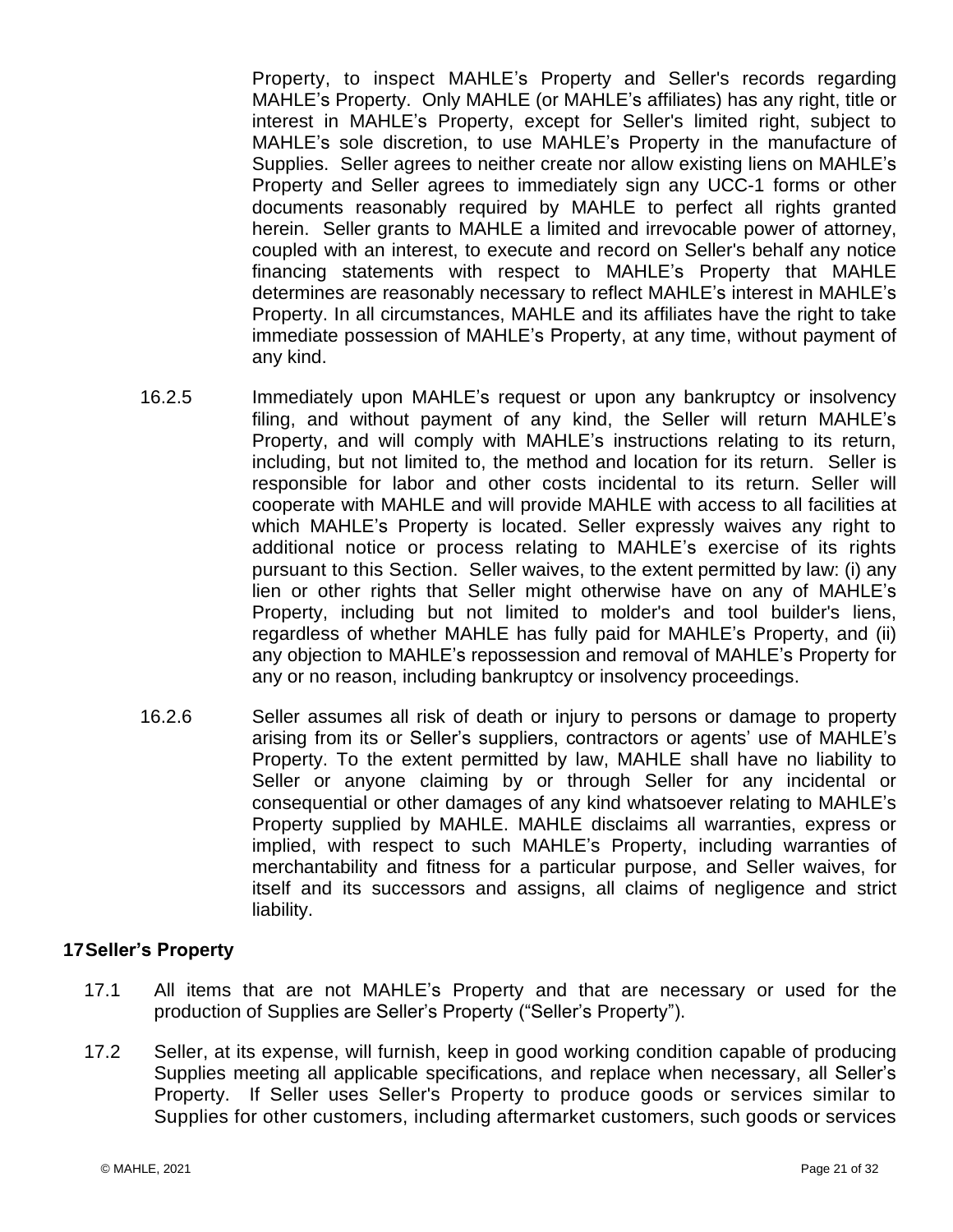will not incorporate any of MAHLE's logos, trademarks, tradenames or part numbers. Seller will not disclose or imply in its marketing efforts that such goods or services are equivalent to those purchased by MAHLE.

- 17.3 Seller grants to MAHLE an irrevocable option to take possession of and/or title to Seller's Property that is special for the production of Supplies under the Contract upon payment to Seller of its net book value less any amounts that MAHLE has previously paid to Seller for the cost of such items. This option does not apply if Seller's Property is used to produce goods that are the standard stock of Seller or if Seller is selling substantial quantities of like goods to others.
- 17.4 Seller shall not remove the production equipment or change the facility for the production line without written consent from MAHLE.

# <span id="page-23-0"></span>**18 Tooling**

- 18.1 Tooling includes prototype and production tools, fixtures, gauges, jigs, patterns, castings, cavity dies and molds, with all related software, and accessories ("Tooling").
- 18.2 Seller shall not purchase any Tooling for the account of MAHLE or charge MAHLE for any Tooling except as authorized in a Contract.
- 18.3 If MAHLE has agreed to compensate Seller for Tooling:
	- 18.3.1 The price for Tooling set forth in the Contract will adjust to credit MAHLE in the amount, if any, by which the price exceeds Seller's actual verified cost. If Seller does not provide such access and documentation, MAHLE may determine in its reasonable discretion an appropriate adjustment. Seller will retain all cost records for a period of five (5) years after receiving final payment of the charges. Seller will provide to MAHLE, as requested, access to Seller's premises and all documentation relating to the Tooling prior and subsequent to payment, to inspect work performed and to verify charges submitted by Seller against the Contract. Seller must adhere to MAHLE's procedure for submitting requests for reimbursements for Tooling costs.
	- 18.3.2 The Seller is entitled to receive payment for Tooling only after it is completed. Tooling is not complete until Seller, at its own expense, has successfully completed all required testing (including, for Tooling used in connection with motor vehicle parts production, completion of the PPAP process) and has submitted all necessary documentation.
	- 18.3.3 Seller is entitled to receive payment only after and to the extent of, and in proportion to, MAHLE's actual receipt of such reimbursement or other payment from the Customer.
- 18.4 If Seller is responsible for fabricating or acquiring Tooling, such Tooling shall: (i) comply with any specifications provided by MAHLE (or, where directed by MAHLE, those of its Customer); and (ii) be capable of producing Supplies that satisfy the Contract, including meeting any volume requirements or estimates provided by MAHLE to Seller during the life of the product as well as satisfying the requirements for Service Parts. Time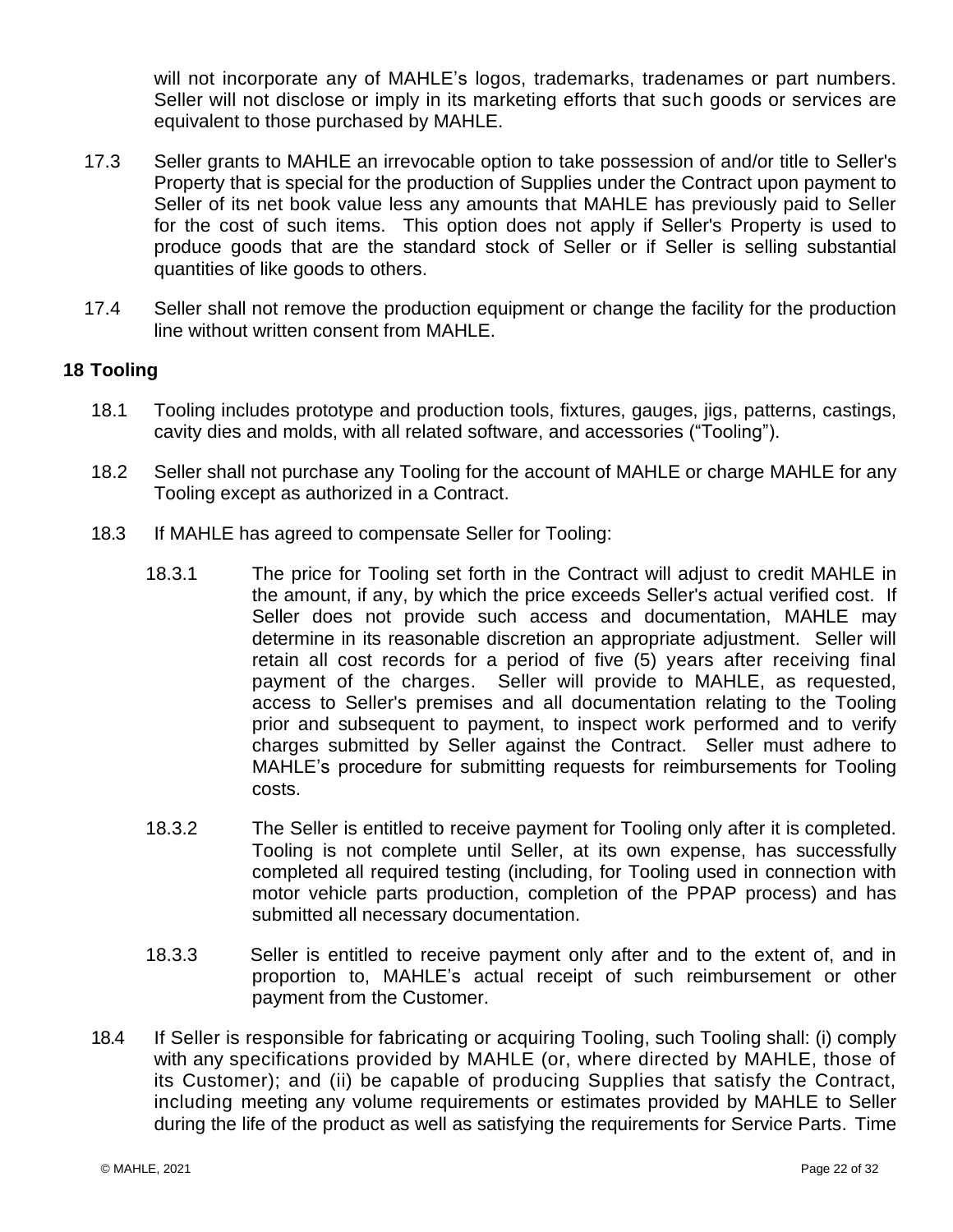is of the essence for Seller's acquisition or fabrication of Tooling. Seller shall provide Tooling progress reports on MAHLE's request and shall promptly notify MAHLE in writing if it believes that the Tooling might not be completed by the completion date specified on the Contract.

- 18.5 If all or part of the fabrication, modification, repair or refurbishment of Tooling is subcontracted to a third-party toolmaker, the Seller will: (a) give MAHLE advance written notice of the identity of the toolmaker and the location of the Tooling; (b) inform the toolmaker in writing that it is a bailee-at-will, through the Seller, of Tooling owned by MAHLE; and (c) be solely responsible for payments to the toolmaker. MAHLE has no obligation to the Seller or subcontractor other than payment to the Seller of the Contract price. If a subcontractor brings an action against the Seller for payment of the Tooling, the Seller will not join MAHLE in the action.
- 18.6 If the Seller intends to subcontract all or part of the manufacture of the Supplies to a thirdparty subcontractor and to locate Tooling on the subcontractor's premises, the Seller will: (a) provide MAHLE with written notice of the identity of the subcontractor and the location of the Tooling; (b) obtain the written permission of MAHLE in advance of the Seller's doing so; (c) inform the subcontractor in writing that it is a bailee-at-will, through the Seller, of Tooling owned by MAHLE; and (d) be solely responsible for payments to the subcontractor.
- 18.7 If Seller acquires Tooling and materials on MAHLE's behalf, MAHLE will pay Seller the lower of (a) the amount specified in a Purchase Order issued by MAHLE for such Tooling and materials or (b) Seller's actual out-of-pocket cost to acquire the Tooling and materials from an unrelated third party or, if Seller fabricates the Tooling, the actual direct cost for materials, labor and overhead associated with fabrication.
- 18.8 If MAHLE and Seller dispute the ownership of a Tooling, such Tooling is deemed to be MAHLE's property pending resolution of the dispute, and MAHLE will have the right to immediate possession of the Tooling without payment pending resolution of the dispute.
- 18.9 If the dispute is resolved such that the Tooling is not MAHLE's property, then MAHLE will promptly pay any amount owed to Seller.

## <span id="page-24-0"></span>**19 Intellectual Property**

- 19.1 Seller warrants that the Supplies and the sale and/or use thereof (before or after incorporation into products during manufacture) do not and will not infringe any Intellectual Property Rights. "Intellectual Property Right" means any right arising pursuant to United States or foreign law relating to patent, trademark, copyright, moral, industrial design right or misuse or misappropriation of trade secrets.
- 19.2 If Seller, or any person employed by or working pursuant to the direction of Seller, in the performance of the Contract conceives or first reduces to practice: (i) any invention or any experimental, development or research activities, including engineering related thereto, whether or not patentable; (ii) any reduction to practice of any subject matter, application or discovery which could be patented or copyrighted; or (iii) any improvement in the design of the Supplies or any alternative or improved method of accomplishing the objectives of this Contract (collectively, "Inventions"), MAHLE shall own such Inventions and the Inventions are MAHLE's confidential and proprietary property, whether or not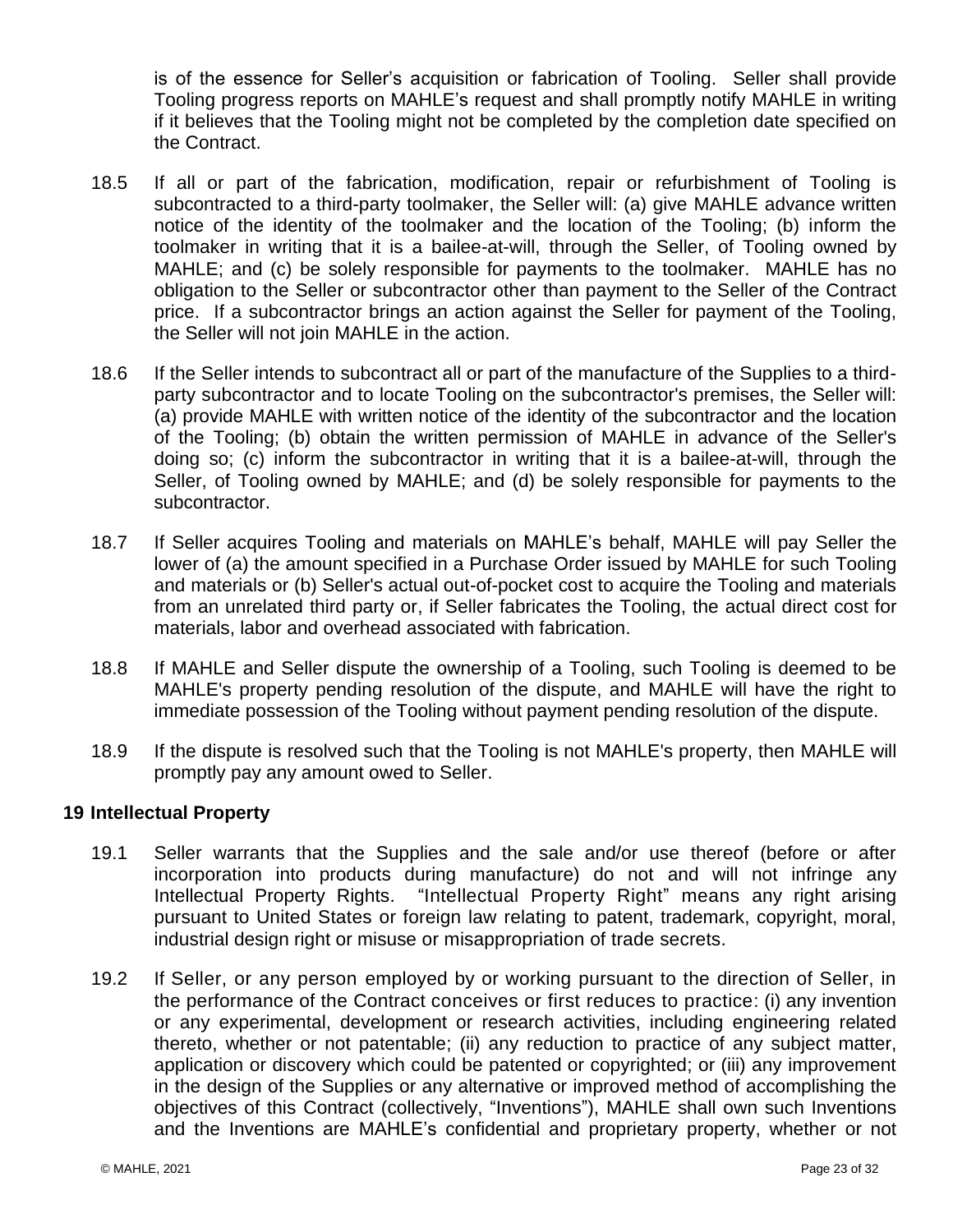such Inventions or any portions thereof can be copyrighted or patented or not. Seller shall immediately disclose all Inventions to MAHLE and shall cooperate, and cause its employees to cooperate, in executing any documents and taking any other actions necessary to patent, copyright, assign to MAHLE or otherwise perfect or protect such Inventions for the benefit of MAHLE.

- 19.3 Seller shall not manufacture or provide, or offer to manufacture or provide, any goods or services that are based in whole or in part upon Inventions, confidential or Proprietary Information (as defined in [§20.1\)](#page-25-1) of MAHLE or Intellectual Property Rights of MAHLE, whether for its own purposes, except to satisfy its obligations pursuant to the Contract, for the Customer or any other third parties, without MAHLE's prior written consent.
- 19.4 Seller hereby grants to MAHLE, its subsidiaries and affiliates, and their respective successors and assigns, and MAHLE hereby accepts, a non-exclusive, irrevocable, royalty-free, fully paid up worldwide license, including the right to sublicense to others in connection with providing the Supplies to MAHLE or the Customer, pursuant to: (i) any Intellectual Property Rights owned or controlled by Seller or its affiliates, and relating to the Supplies, to make, have made, repair, reconstruct, rebuild, relocate, use, sell and import the Supplies, and (ii) any works of authorship fixed in any tangible medium of expression, including drawings, prints, manuals and specifications, furnished by Seller in the course of Seller's activity pursuant to the Contract, to reproduce, distribute and display such works and to prepare derivative works based thereon, subject to the other provisions of the Contract (all items in clauses (i) and (ii) above, collectively, "Seller's Intellectual Property", and such License in respect thereof, the "License"). Seller acknowledges and understands that the License shall be effective from the first date of delivery of the Supplies pursuant to the Contract and extend for so long as MAHLE has contractual obligations to the Customer. The License is intended to be subject to 11 U.S.C. §365(n), as an executory agreement pursuant to which MAHLE has license rights to Seller's Intellectual Property, and is supplementary to any other rights of MAHLE pursuant to the Contract and any other agreement with Seller.
- 19.5 Seller will ensure that the terms of its contracts with its subcontractors and employees are consistent with the terms of this Section.

## <span id="page-25-0"></span>**20 Proprietary Information**

<span id="page-25-1"></span>20.1 "Proprietary Information" means all information: (i) provided to Seller by MAHLE or its representatives or subcontractors in connection with the Contract (including but not limited to the terms of the Contract), the business, programs, specifications, data, formulas, compositions, designs, sketches, photographs, samples, prototypes, test vehicles, manufacturing, packaging or shipping methods and processes and computer software and programs (including object code and source code); (ii) related in any way to the installation, operation or maintenance of MAHLE's Property, including specifications, drawings, processes and operating instructions. Proprietary Information also includes any materials or information that contain, or are based on, any of MAHLE's information, whether prepared by MAHLE, Seller or any other person; or (ii) any and all services to be rendered and/or work to be performed pursuant to the Contract. Seller shall not, without authorization in writing from MAHLE, use (except as necessary to the performance of the Contract), communicate or disclose the confidential and Proprietary Information of MAHLE or use such information for any purpose other than to perform its obligations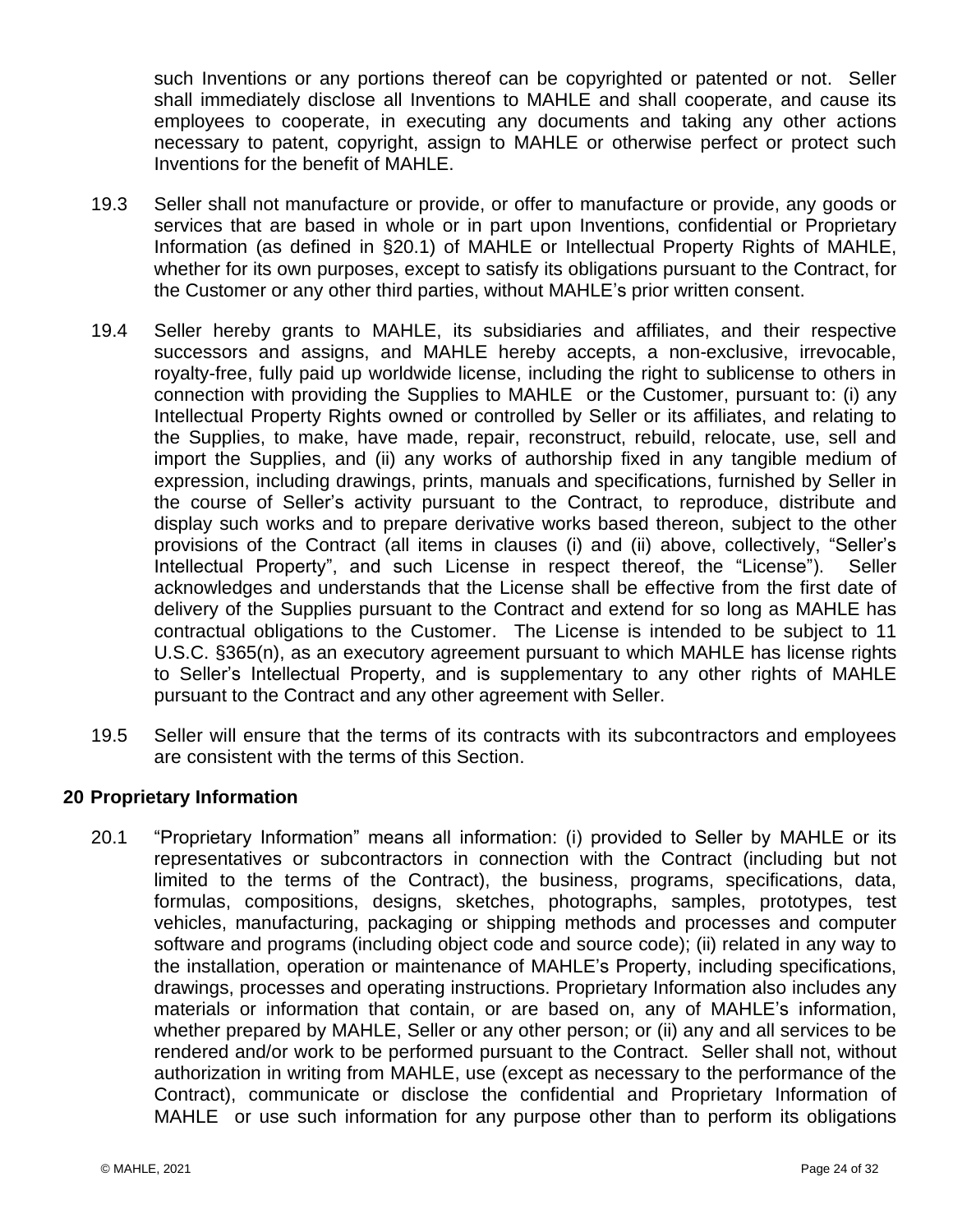pursuant to the Contract. Seller agrees to safeguard the confidential and Proprietary Information of MAHLE by using reasonable efforts, consistent with those used in the protection of its own Proprietary Information of a similar nature, to prevent its disclosure to third parties. Seller agrees to cause its employees, contractors, officers, directors, agents and representatives to be bound by and comply with the foregoing restrictions regarding the use or disclosure of such confidential and Proprietary Information. Seller further agrees not to assert any claims with respect to any technical information that Seller shall have disclosed or may hereafter disclose to MAHLE in connection with the Supplies.

- <span id="page-26-1"></span>20.2 The restrictions and obligations of [§20.1](#page-25-1) will not apply to information that: (a) is already publicly known at the time of its disclosure by MAHLE; (b) after disclosure by MAHLE becomes publicly known through no fault of Seller; or (c) Seller can establish by written documentation was properly in its possession prior to disclosure by MAHLE or was independently developed by Seller without use of or reference to MAHLE's information. Notwithstanding anything to the contrary in these Terms, any confidentiality or non-disclosure agreement between the parties that predates the Contract will remain in effect except as expressly modified by the Contract, and to the extent of a conflict between the express terms of such an agreement and [§20.2,](#page-26-1) the terms of that agreement will control.
- 20.3 All documents containing Proprietary Information relating to the Supplies produced or acquired by Seller pursuant to the Contract will belong to MAHLE. All drawings, knowhow, and confidential information supplied to Seller by MAHLE and all rights therein will remain the property of MAHLE and will be kept confidential by Seller in accordance with [§20.1a](#page-25-1)bove.
- 20.4 Seller shall, within five (5) business days of MAHLE's request or the expiration or termination of the Contract, return all confidential and Proprietary Information (including all copies, notes and/or extracts thereof).

# <span id="page-26-0"></span>**21 Insurance; Waiver of Liens**

- <span id="page-26-2"></span>21.1 Seller agrees to furnish to MAHLE promptly upon request a certificate from its insurance brokers or agent showing that it, or its subcontractors, carries adequate workers' compensation, and comprehensive general liability insurance coverage, including contractual liability insurance applicable to the Contract, product liability, automobile, public liability, and property damage insurance in amounts and coverage sufficient to cover all claims hereunder. The certificate must show the amount of coverage, policy number, and date of expiration and must require the broker or agent to give MAHLE thirty (30) days prior written notice of any lapse or cancellation of any policy. MAHLE shall also be shown as an additional insured and/or loss payee(s) on all such insurance policies, including the comprehensive general liability policy, and contain endorsements stating that the policies are primary and not excess over or contributory with any other valid, applicable, and collectible insurance in force for MAHLE. MAHLE may require Seller to furnish evidence of any insurance policy, but failure to comply with these requirements will not relieve Seller of its liability and obligation pursuant to [§21.1.](#page-26-2)
- 21.2 If Seller is self-insured for workers compensation coverage, it will, if requested by MAHLE, provide the applicable state certificate establishing such status to MAHLE. Seller hereby waives all mechanics' liens and claims and agrees that none shall be filed or maintained against MAHLE's premises on account of any Supplies and shall cause all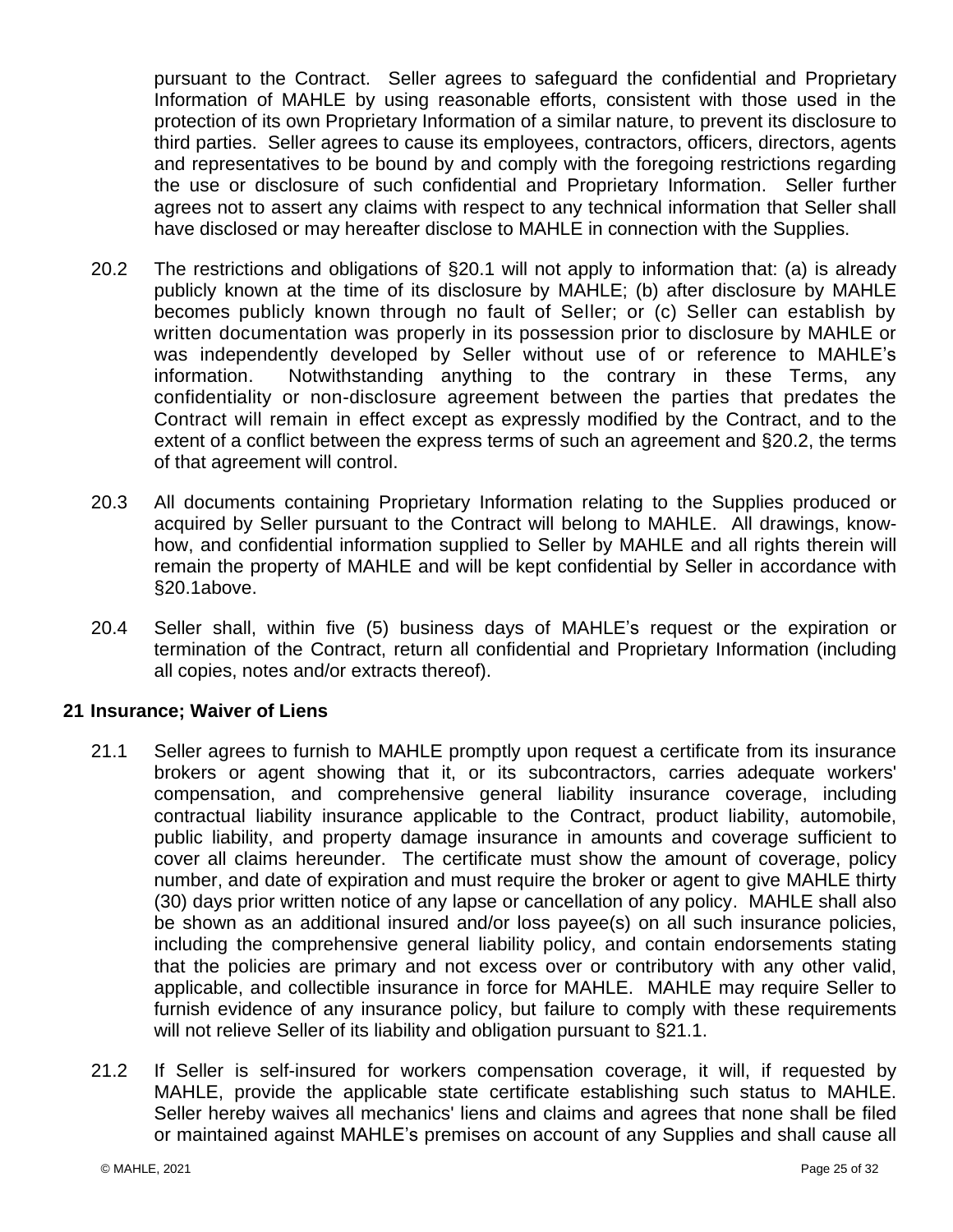its subcontractors, materialmen and suppliers (and subcontractors of such parties) to provide similar waivers and agreements in a form satisfactory to MAHLE.

- 21.3 Seller bears the risk of loss of and damage to MAHLE's Property. Seller will insure MAHLE's Property with full fire and extended coverage insurance for its replacement value.
- 21.4 Seller will insure Seller's Property with full fire and extended coverage insurance for its replacement value.

# <span id="page-27-0"></span>**22 Excusable Delay**

- 22.1 Any delay or failure of either party to perform its obligations will be excused if and to the extent that the party is unable to perform due to an event or occurrence beyond its reasonable control and without its fault or negligence, such as: acts of God; restrictions, prohibitions, priorities or allocations imposed or actions taken by a governmental authority, court injunction or order, or other government causes; embargoes; fires; floods; earthquakes; explosions; tornados, twisters, windstorms, extreme natural events, unusual or severe weather or other natural disasters; riots or civil disorder; wars; acts of terrorism; sabotage; or epidemics (collectively "Excusable Delay"). However, in no event will the Seller's performance be excused by: (i) the change in cost or availability of materials, components or services based on market conditions, Seller's failure or inability to perform (unless the failure or inability is caused by an event or occurrence that would itself be an Excusable Delay); (ii) contract disputes; (iii) Seller's financial distress; (iv) Seller's bankruptcy or insolvency of one or more of Seller's suppliers (v) any labor strike or other labor disruption applicable to Seller or to any of its subcontractors or suppliers; or (vi) Seller's failure to comply with applicable law or to take actions reasonably necessary to schedule performance in anticipation of any customs, export-import and/or Government requirement for which there is public notice.
- 22.2 Seller shall immediately give written notice to MAHLE of any event or occurrence that threatens to delay or actually delays Seller's performance pursuant to the Contract. Such notice shall include all relevant information with respect to such threat, including the possible duration and impact of a delay.
- 22.3 Seller, at its expense, shall use its best efforts to mitigate any adverse effects or costs to MAHLE due to any actual or potential delay, including: (i) the implementation of a production contingency plan; (ii) upon MAHLE's express written authorization, increasing Seller's inventory of Supplies to a level sufficient to sustain deliveries during such delay; and (iii) modifying the Supplies, suppliers, production processes or other resources to allow the continuation or resumption of production.
- 22.4 During any Excusable Delay or failure to perform by Seller, MAHLE may at its option and at Seller's expense: (i) purchase Supplies from other sources and reduce its schedules to Seller by such quantities, without liability to Seller; (ii) require Seller to deliver to MAHLE at MAHLE's expense all finished goods, work in process and parts and materials produced or acquired for the Supplies pursuant to the Contract; (iii) have Seller provide Supplies from other sources in quantities and at a time requested by MAHLE and at the price set forth in the Contract; and/or (iv) if requested by MAHLE in writing, Seller will, within five (5) days of MAHLE's request, provide adequate assurances that the delay in Seller's performance resulting from any Excusable Delay will not exceed 30 days. If Seller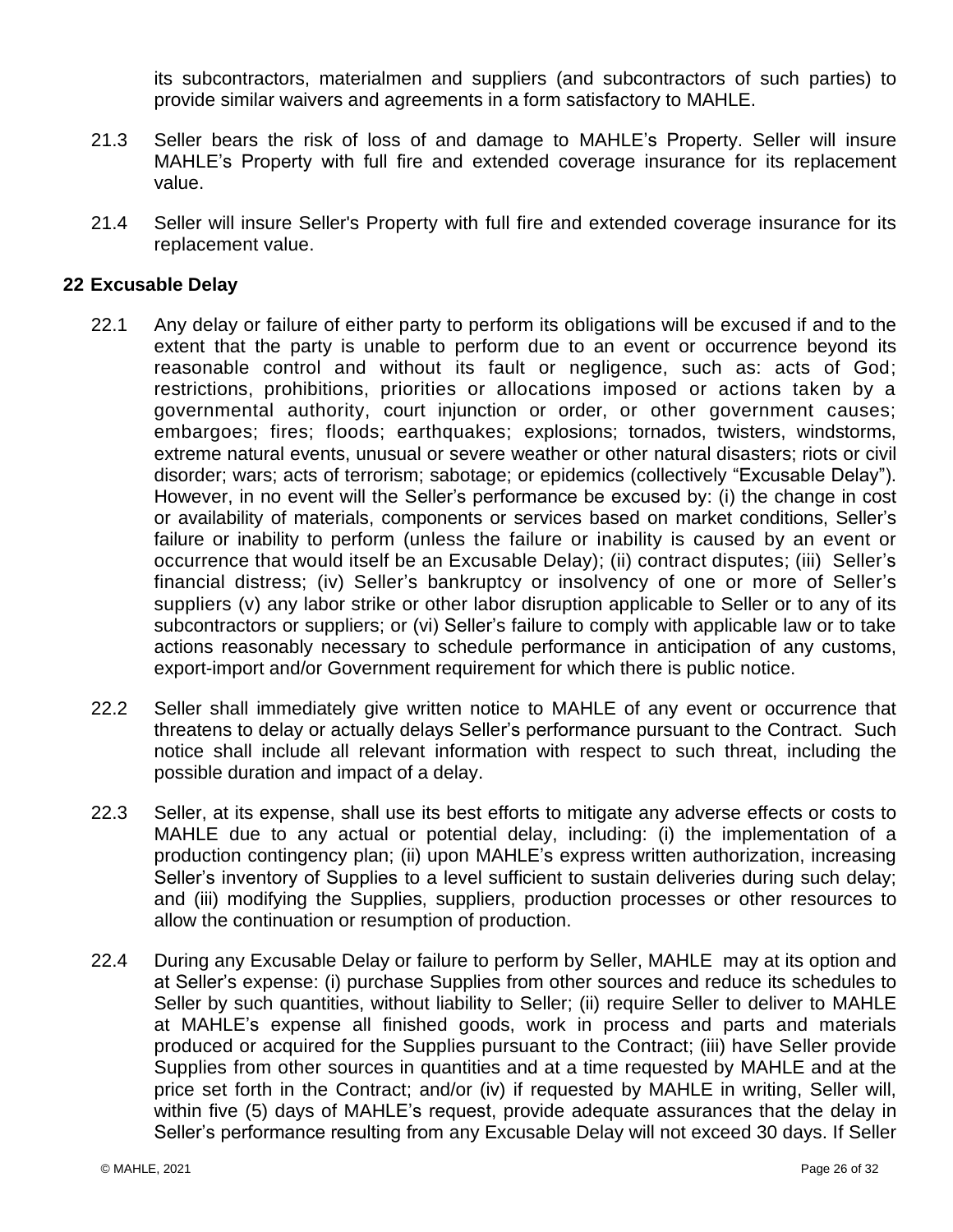fails to provide MAHLE with adequate assurance within five (5) days of MAHLE's request or the Excusable Delay results in a failure or delay to perform that has lasted for more than thirty (30) days, MAHLE may terminate the Contract, in whole or in part, for Cause, in accordance with §15.2.2.

22.5 Seller shall timely notify MAHLE of any actual or potential labor dispute or other labor disruption as soon as Seller becomes aware of the same. Seller shall provide MAHLE with six (6) months' notice prior to the expiration of any current labor contract, applicable to Seller or to any of its subcontractors or suppliers. Seller at its expense will take all necessary actions to ensure a forty (40) working day supply of Supplies in a neutral warehouse site to be located in the United States at least fifty (50) miles from Seller's manufacturing locations during any anticipated labor disruption or prior to the expiration of any labor contract. Seller shall have this supply of Supplies warehoused at least ten (10) working days prior to the expiration of any such contract or anticipated dispute.

# <span id="page-28-0"></span>**23 MAHLE 's Liability**

- 23.1 MAHLE's sole liability pursuant to the Contract (including its termination or expiration) is to pay for the Supplies in accordance with [§5.4](#page-7-2) and to pay the specific termination related amounts described in §§15.5 and 15.8.
- 23.2 In no event shall MAHLE be liable to Seller for any damages of any kind, including but not limited to, for anticipated profits, whether direct or indirect, interest, penalties or incidental, compensatory, consequential, punitive, multiple, or exemplary damages or liabilities in connection with the Contract, whether for breach of contract, tort liability, late payment, property damage, personal injury, illness, or death or otherwise.

## <span id="page-28-1"></span>**24 Limitation on Assignment and Subcontracting**

- 24.1 MAHLE issues the Contract to the Seller in reliance upon its personal performance of the duties imposed. Without prior written consent of MAHLE, Seller may not: (i) assign the Contract or delegate the performance of its duties hereunder; (ii) assign any accounts receivable from MAHLE to third parties; or (iii) enter or offer to enter into a transaction that includes a sale of a substantial portion of its assets used for the production of the Supplies for MAHLE or a merger, sale or exchange of stock or other equity interests that would result in a change of control of Seller. In the event of any approved assignment (including without limitation subcontract), sale or delegation authorized by MAHLE, Seller shall retain all responsibility for Supplies, including all related warranties and claims, unless otherwise expressly agreed in writing by Buyer.
- 24.2 Seller will ensure that the terms of its contracts with its suppliers and contractors provide MAHLE and its Customer with all of the rights specified in the Contract.
- 24.3 Any subcontracting, assignment or delegation does not relieve Seller of any responsibility pursuant to the Contract.
- 24.4 MAHLE shall have the right to assign any benefit or duty under the Contract to any third party upon notice to Seller with or without Seller's consent.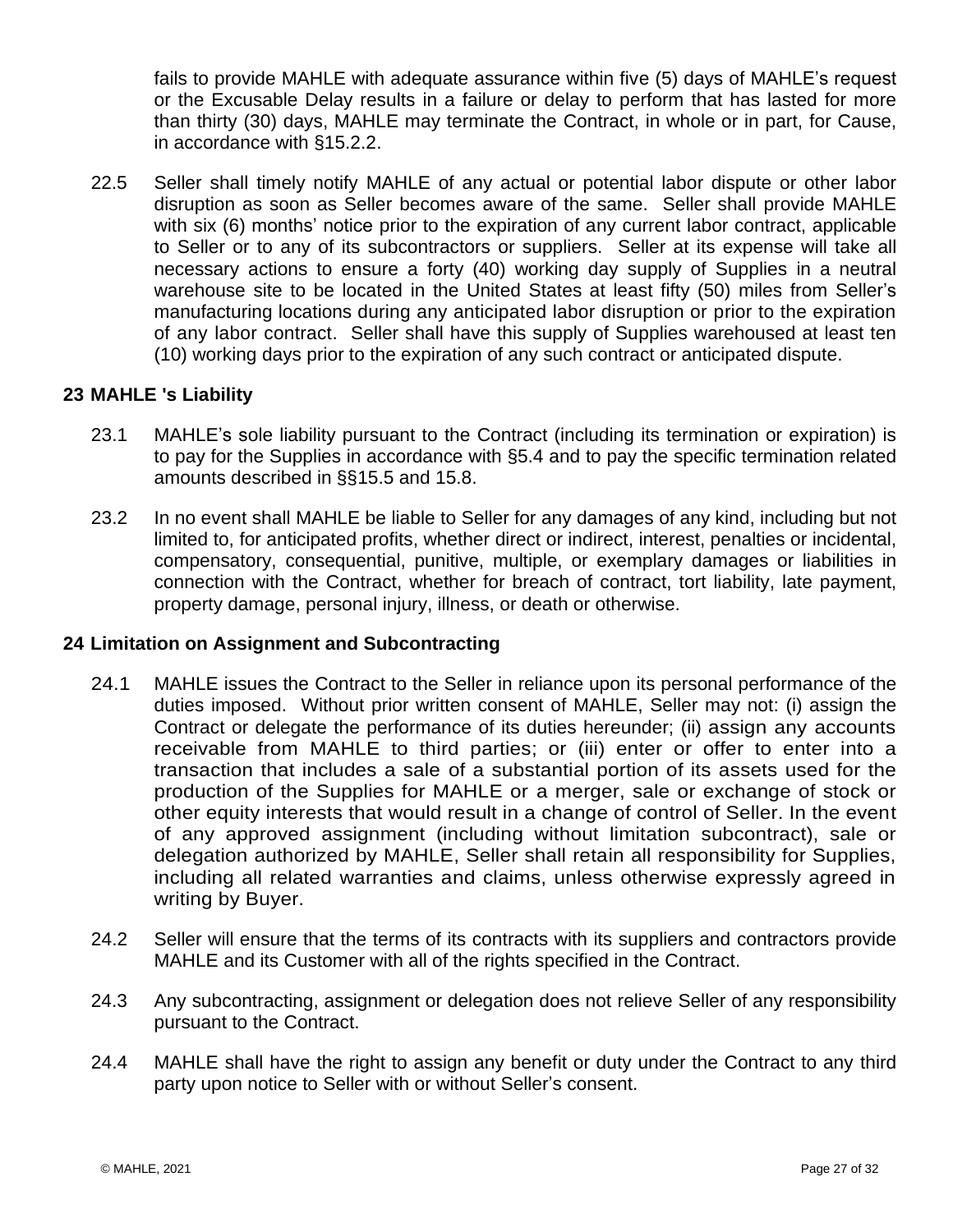# <span id="page-29-0"></span>**25 Compliance with Laws**

- 25.1 Seller agrees to comply with all applicable laws, rules, regulations, ordinances or other requirements of any national, state, provincial, local, multi-national or international body (collectively "Laws") relating to the manufacture, sale, delivery and use of the Supplies or otherwise relating to the Contract. Upon request, Seller will submit to MAHLE evidence of such compliance.
- 25.2 Antitrust Compliance. Seller will comply with local antitrust laws and regulations. These laws deal with agreements among competitors, agreements with resellers, price discrimination and other acts or situations that may unfairly reduce competition. If a Seller is under investigation for actions related to the antitrust laws, it must notify MAHLE immediately.
- 25.3 Conflict of Interest. There is the potential for a conflict of interest if a Seller's employee or the employee's family member has a relationship with a MAHLE employee who can make decisions that will affect the Seller's business. For that reason, Seller must disclose these types of relationships to MAHLE before entering into negotiations with MAHLE. Additionally, Seller's employees shall not have any business discussions with family members employed by MAHLE that could influence business transactions involving the Seller.
- 25.4 MAHLE is entitled to terminate the Contract at any time, without any penalty, should MAHLE receive information indicating that Seller has given any agent or employee of MAHLE any compensation, gratuity, gift or remuneration of any value in connection with the solicitation or transaction of business with MAHLE.
- 25.5 Data Security. As part of its risk management responsibilities for information protection, Seller will implement and maintain an information security management system ("ISMS"). Additionally, understanding the nature and the need for protection of MAHLE's data, Seller guarantees it will otherwise implement and maintain reasonable security measures in accordance with all applicable data protection regulations and as determined by MAHLE. Upon MAHLE's request, Seller must provide proof that it has implemented an ISMS and other reasonable security measures throughout the Seller's operations. After providing reasonable notice to Seller, MAHLE has the right to inspect and audit Seller's activities to ensure compliance with these requirements. Such audits may be performed by MAHLE independently or by a qualified third party of MAHLE's choosing.

# <span id="page-29-1"></span>**26 Special Situations**

26.1 In addition to its indemnity obligations pursuant to [§12.1,](#page-15-1) if Seller performs any work on MAHLE's or Customer's premises or utilizes the property of MAHLE or its Customer, whether on or off MAHLE's or Customer's premises, (i) Seller will examine the premises to determine whether they are safe for the requested services and will advise MAHLE promptly of any situation it deems to be unsafe; (ii) Seller's employees, contractors, and agents will comply with all regulations that apply to the premises and may be removed from MAHLE's premises at MAHLE's discretion; and (iii) Seller's employees, contractors, and agents will not possess, use, sell, transfer or be under the influence of alcohol or unauthorized, illegal, or controlled drugs or substances on the premises.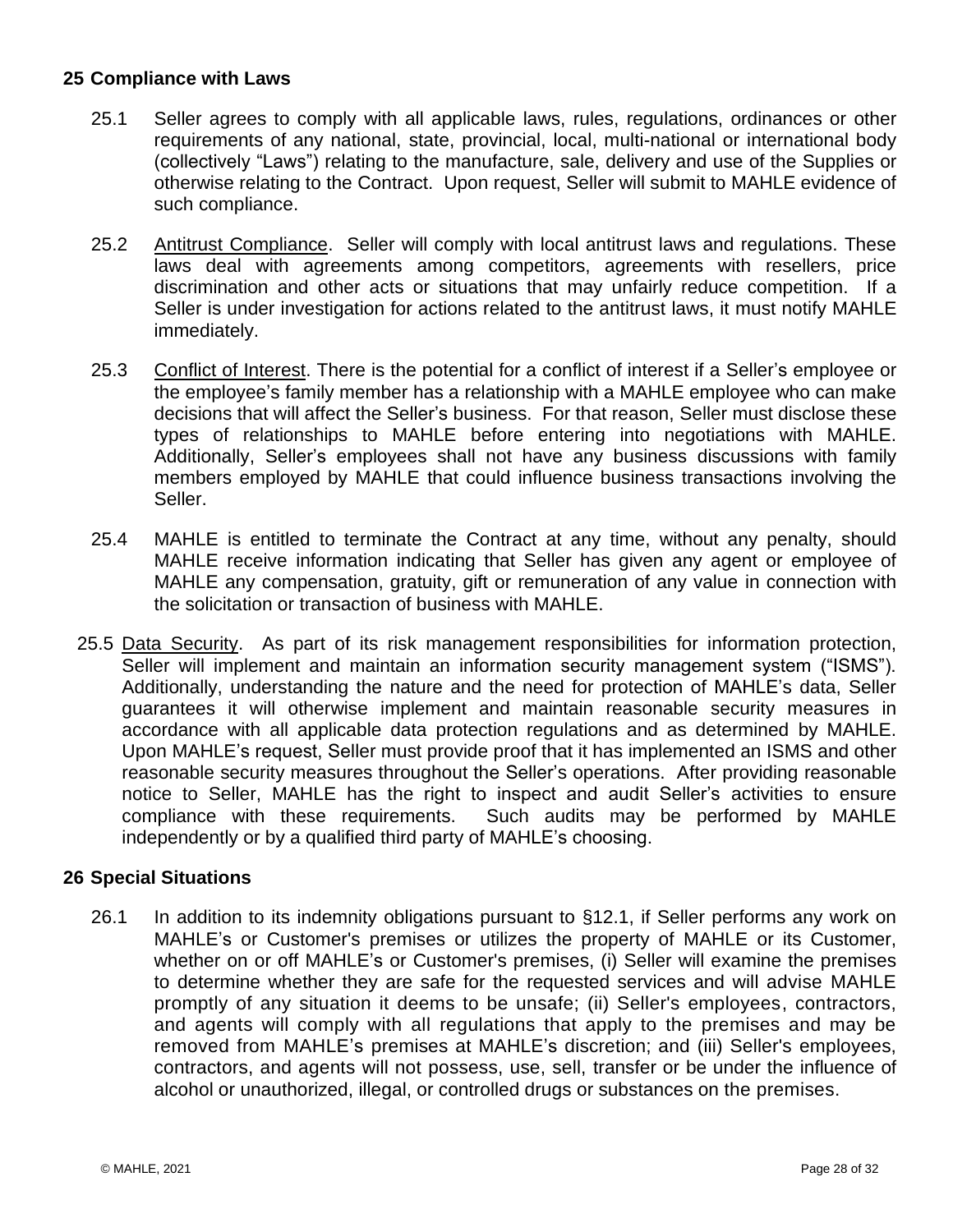- 26.2 If the Contract includes the removal, moving or installation of production equipment, the following clauses apply:
	- 26.2.1 Seller agrees that it has inspected the equipment and the site where the equipment is removed or installed, and that the price includes everything necessary to complete the work, including without limitation the cost of providing access and egress, relocating other equipment, power lines and other utilities, preparing a proper foundation to receive the machinery, and all special permits and equipment required to accomplish the move. If MAHLE furnishes any of the foregoing, such items shall be clearly and specifically identified on the face of the Contract. With respect to items or services that MAHLE furnishes, including, without limitation, foundations or lifting or moving equipment, Seller agrees to inspect same before use thereof and to be fully and completely responsible for the adequacy thereof.
	- 26.2.2 Seller or its mover shall provide insurance against any harm to MAHLE or its employees, Sellers or the mover's employees, or the public arising out of its activities hereunder. The minimum combined single limit of such insurance is to be \$5,000,000, written by an insurer reasonably acceptable to MAHLE. In addition, Seller shall maintain broad form property damage liability insurance covering the activities described in this Section. All policies shall name MAHLE as an additional insured.

## <span id="page-30-0"></span>**27 Remedies**

- 27.1 The rights and remedies reserved to MAHLE in the Contract will be cumulative with and in addition to all other legal or equitable remedies.
- 27.2 In any action brought by MAHLE to enforce Seller's obligations in connection with the production or delivery of Supplies or transition support, or for possession of property, the parties agree that MAHLE does not have an adequate remedy at law and MAHLE is entitled to an immediate order for specific performance of Seller's obligations (including related temporary and preliminary injunctive relief).
- 27.3 MAHLE shall recover actual and reasonable attorney's fees (including the cost of inhouse counsel) in any action arising out of the Contract, unless Seller is the prevailing party.

## <span id="page-30-1"></span>**28 Notices**

- 28.1 All notices pursuant to the Contract shall be in writing and, unless otherwise expressly stated in the Contract:
	- 28.1.1 transmitted in any of the following ways: (i) mailing by certified mail, return receipt requested, with first-class postage prepaid, effective five (5) days after posting; (ii) mailing by recognized overnight service utilizing receipts, delivery charges prepaid, effective one (1) business day following deposit; (iii) fax where an electronic proof of transmission generates at the time of sending, effective on the date of transmission; (iv) email, subject to proof of transmission, effective on the date of transmission; or (v) MAHLE's electronic system for communication with its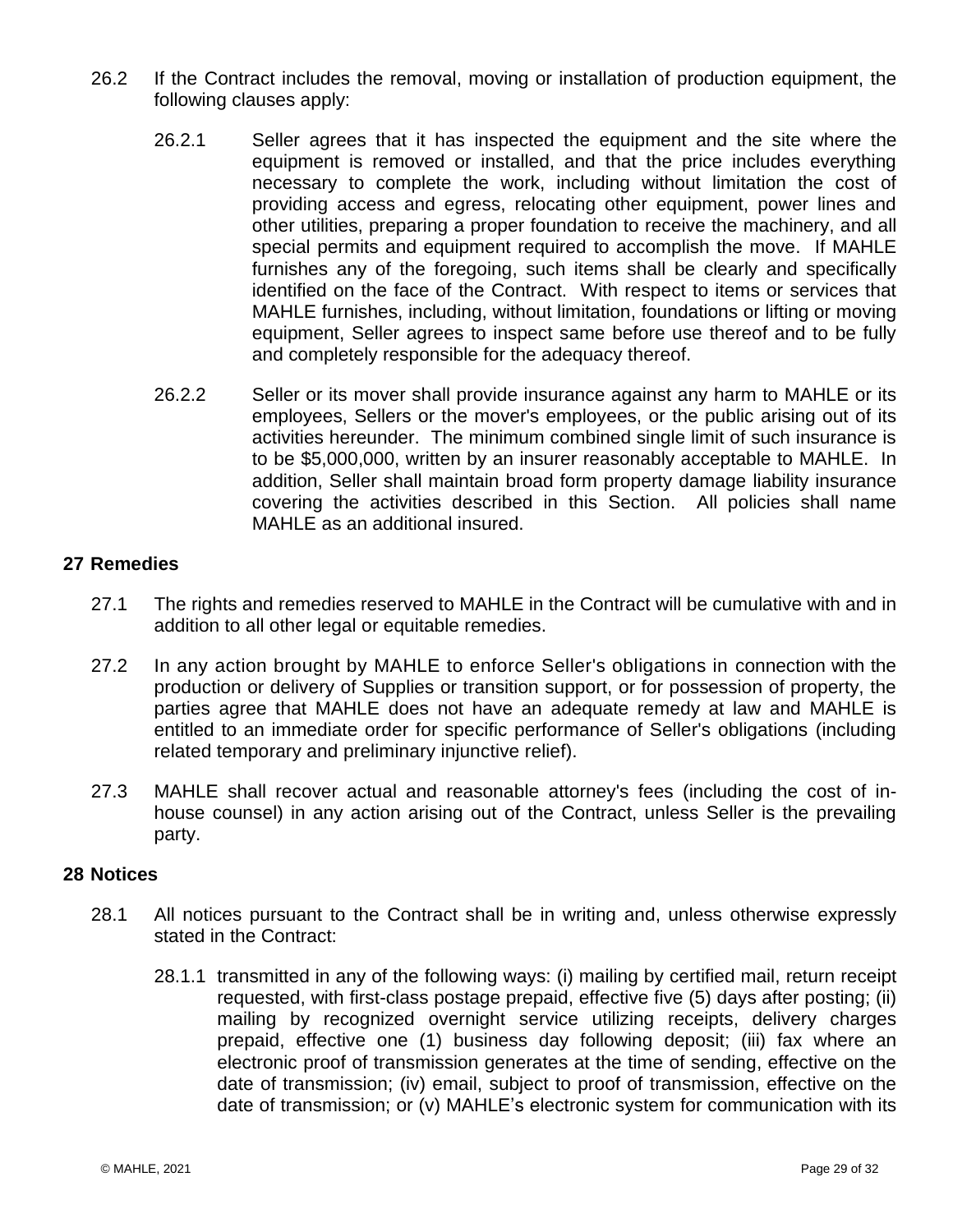suppliers, effective on the date of transmission. A copy of any notice to MAHLE must be sent attention MAHLE Legal Department.

# <span id="page-31-0"></span>**29 Diversity Initiative**

- 29.1 MAHLE encourages its Sellers to use diverse suppliers.
- 29.2 A diverse supplier is a business establishment that meets one or more of the following conditions: (i) a small business, as defined in Title 15, §632 of the United States Code and related regulations; (ii) a small business owned and controlled by socially disadvantaged individuals (at least fifty one (51) percent of the business is owned and controlled by one or more socially and economically disadvantaged individuals and the management and daily business operations are controlled by one or more such individuals); and (iii) a business that is at least fifty one (51) percent owned by a woman or women who also control and operate the business. Upon MAHLE's request, Seller will inform MAHLE annually the percentage, based on dollar value of the content provided by diverse suppliers of the part purchased hereunder, as well as the basis for claiming that such content was provided by diverse suppliers.

## <span id="page-31-1"></span>**30 Miscellaneous**

- 30.1 Waiver. Either party's failure to insist on the performance by the other party of any term or failure to exercise any right or remedy reserved in the Contract, or either party's waiver of any breach or default hereunder by the other party shall not, thereafter, waive any other terms, conditions, rights, remedies, breaches or defaults, whether of the same or a similar type or not.
- 30.2 Severability. If any provision of the Contract, or portion of any provision, is declared unenforceable, the balance of the Contract or such provision shall be interpreted and enforced to the greatest extent possible as if the unenforceable provision or portion had never been a part hereof. In particular, if any interest rate provided for herein is higher than that permitted by applicable law it shall automatically be amended to the highest legal rate.
- 30.3 Survival. Except as otherwise provided in the Contract, Seller's obligations to MAHLE survive termination of the Contract.
- 30.4 Interpretation. No provision may be construed against MAHLE as the drafting party. Section headings are for convenience or reference only, and do not affect the meaning of the Contract.
- 30.5 No Publicity. Seller will not advertise, publish or disclose to any third party (other than to Seller's professional advisors on a confidential and need-to-know basis) in any manner the fact that Seller contracted to furnish MAHLE the Supplies pursuant to the Contract or any terms of the Contract (including prices), or use any of MAHLE's trademarks or trade names in any press release, advertising or promotional materials, without first obtaining MAHLE's written consent.
- 30.6 Relationship of Parties. Seller and MAHLE are independent contracting parties and nothing in the Contract will make either party the employee, agent or legal representative of the other for any purpose. The Contract does not grant either party any authority to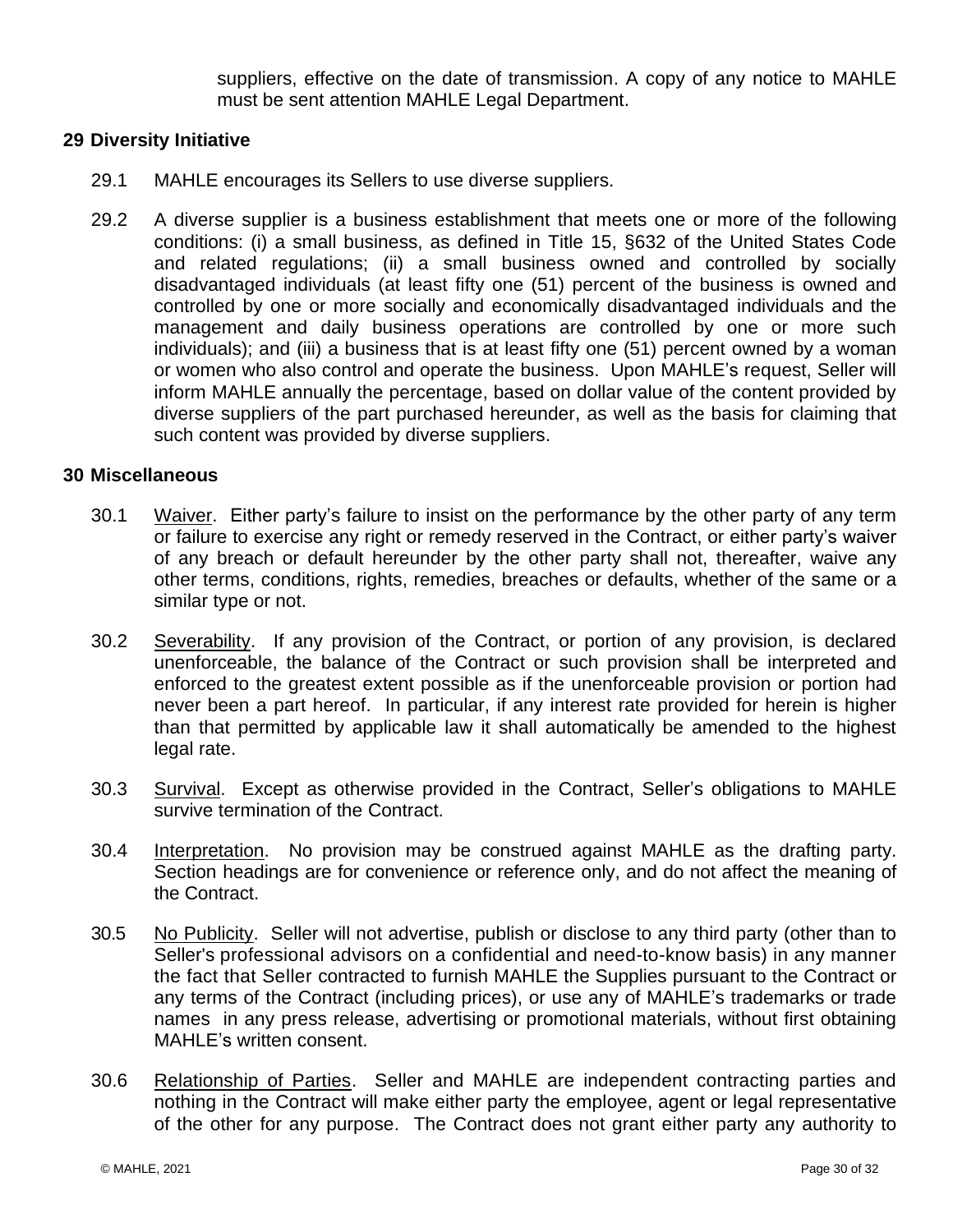assume or to create any obligation on behalf of or in the name of the other. Seller will be solely responsible for all employment and income taxes, insurance premiums, charges and other expenses it incurs in connection with its performance of the Contract, except as approved by MAHLE in writing. All employees and agents of Seller or its respective contractors are employees or agents solely of Seller or such contractors, and not of MAHLE, and are not entitled to employee benefits or other rights accorded to MAHLE's employees. MAHLE is not responsible for any obligation with respect to employees or agents of Seller or its contractors.

- 30.7 Third-Party Beneficiaries. MAHLE's subsidiaries and affiliates are express third party beneficiaries of the Contract, and any such subsidiary or affiliate may exercise the rights and remedies of MAHLE hereunder as if such party were a party to the Contract.
- 30.8 Conflict of Interest. Seller represents and warrants that its performance of the Contract will not in any way conflict with any continuing interests or obligations of Seller or its employees or contractors. Seller further warrants that while the Contract is in effect, Seller and those of its employees and contractors participating in the performance of the Contract will refrain from any activities that could present a conflict of interest with respect to Seller's relationship with MAHLE or its performance of the Contract.

#### 30.9 Jurisdiction and Applicable Law; Arbitration.

- 30.9.1 MAHLE and Seller shall first attempt to resolve any disputes arising under the Contract through good faith negotiations.
- 30.9.2 The Contract shall be interpreted and enforced in accordance with the local, domestic laws of the State of Michigan without regard to its conflicts of law provisions, as if MAHLE and the Seller entirely performed all transactions between them in the State of Michigan and in the United States of America, exclusive of their choice of law rules. The parties expressly consent to the sole and exclusive jurisdiction and venue, to the maximum extent permitted in accordance with the law, of the State courts located in Oakland County, Michigan or the federal courts in the Eastern District of Michigan, Southern Division, for all lawsuits brought by either party arising out of or related to the Contract.
- 30.9.3 The parties expressly agree that the United Nations Convention on Contracts for the International Sale of Goods shall not apply to the Contract or any agreement or dispute between the parties.
- 30.9.4 Arbitration. At any time before or within thirty (30) days following the service of process in a legal action, MAHLE may, with written notice to Seller, elect to submit any dispute regarding the Contract, other than requests for injunctive or declaratory relief, to binding arbitration. The arbitration proceedings shall be conducted before a panel of three arbitrators (one appointed by each party and the neutral appointed by the other two arbitrators) in accordance with the Commercial Rules of the American Arbitration Association including application of the Optional Rules for Emergency Measures of Protection and shall be governed by the *United States Arbitration Act.* The arbitration shall be conducted in the city and state, district or province of MAHLE's principle place of business, and the language of the arbitration shall be in English. The arbitrators shall issue